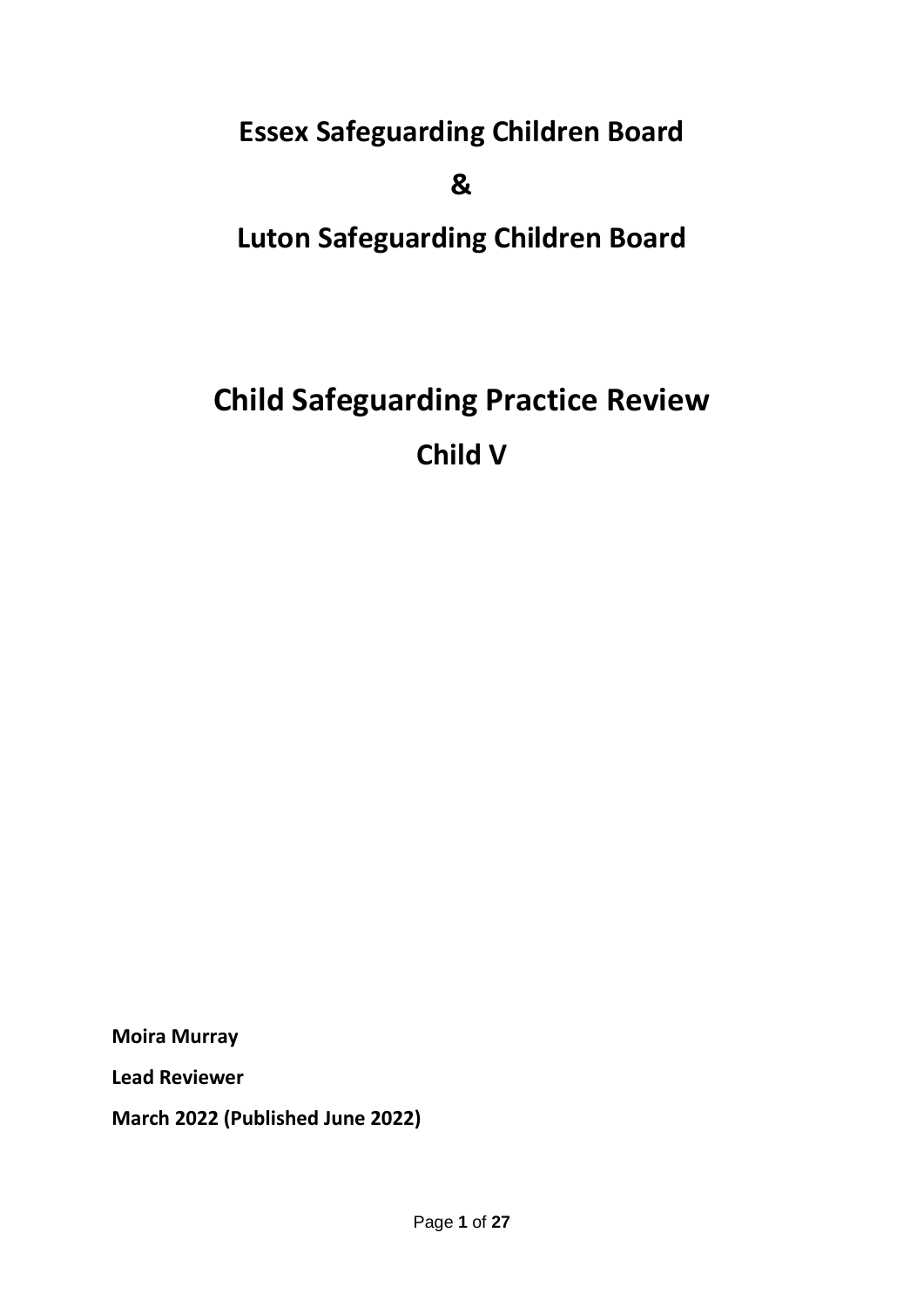| <b>Contents</b>                                        | Page      |
|--------------------------------------------------------|-----------|
| <b>Introduction</b><br><b>Background to the Review</b> | $3 - 4$   |
|                                                        |           |
| <b>Terms of Reference</b>                              | $4 - 5$   |
| <b>Timeline for the Review</b>                         |           |
| Involvement of the family                              |           |
| <b>Parallel Proceedings</b>                            |           |
| <b>Key Themes and Analysis of Practice</b>             | $5 - 14$  |
| <b>Findings and Lessons Learned</b>                    | $14 - 17$ |
| The Inquest                                            | $17 - 19$ |
| <b>Good Practice</b>                                   | 20        |
| <b>Conclusion and Recommendations</b>                  | $20 - 23$ |
| <b>Appendix 1:</b>                                     | $24-27$   |
| <b>Terms of Reference</b>                              |           |
| <b>Methodology</b>                                     |           |
| <b>Agencies involved</b>                               |           |
| <b>Lead Reviewer</b>                                   |           |
|                                                        |           |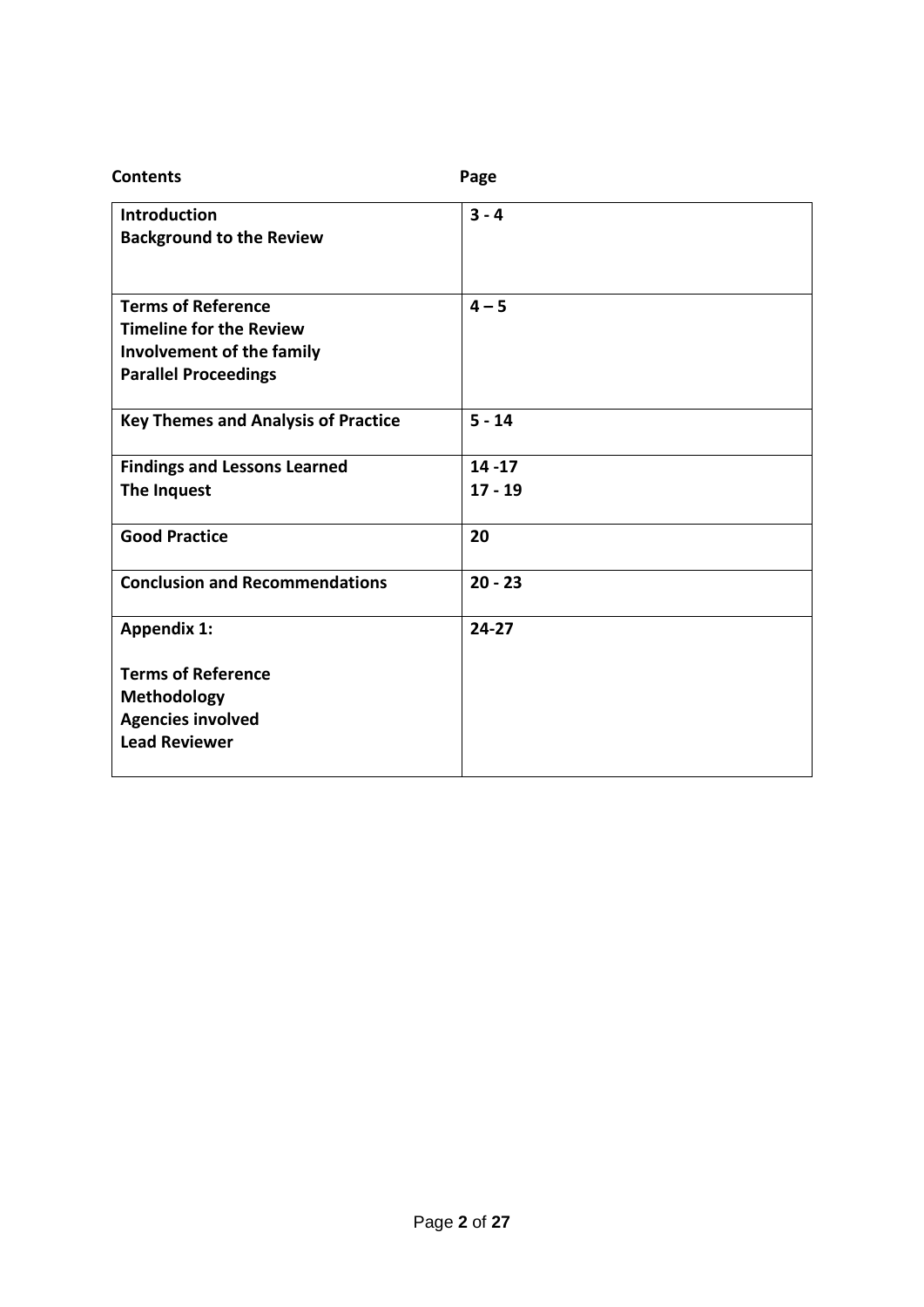#### **1. Introduction:**

- 1.1.1 The purpose of the report is to present the learning arising from this Child Safeguarding Practice Review. Whilst a brief background summary of the circumstances of Child V's tragic death is provided, the focus of the report will be on the following areas:
	- Key themes and Analysis of Practice
	- Findings and Lessons Learned
	- Systemic Failings in the PICU: Evidence from the Inquest
	- Good Practice
	- Conclusions and Recommendations

#### **Background to the Review**

- 1.1.2 Child V died on 27 September 2019 at a Psychiatric Intensive Care Unit (PICU) in Essex. At the time of her death, Child V was subject to Section 3 of the Mental Health Act 1983. Child V had a history of self-harm and died from ligaturing, which resulted in her suffering a cardiac arrest. She was 14 years old.
- 1.1.3 Prior to her admission to the PICU Child V had been an inpatient at a specialist unit outside of Luton and in Hospital 2, a psychiatric hospital, which was also located in Essex. Child V was transferred from Hospital 2 to the PICU under Section 2 of the Mental Health Act, 1983, due to concerns about an escalation of risk to herself (an increase in the risk of suicide attempts by ligature).
- 1.1.4 Child V died in the Local Authority of Essex, although her home address was in Luton, where she lived with her parents and older half-sibling. Child V had a history of selfharming behaviours, possibly dating back to when she was 8 years old. On transition to secondary school, she was diagnosed with having ADHD, low self-esteem and lacked confidence. During the last year of her life, Child V's behaviour caused serious concerns to her family and teachers. The number of self-harming incidents grew in number and severity and included serious overdoses, cutting and ligaturing, as well as a significant eating disorder.
- 1.1.5 The circumstances of Child V's death required the Essex and Luton Child Safeguarding Boards to consider whether the case met the criteria for a Child Safeguarding Practice Review to be commissioned under Working Together to Safeguard Children, 2018. Working Together Guidance, 2018 states that: "*safeguarding partners should have regard to where the case may raise issues relating to safeguarding in institutional settings where detention of a child takes place under the Mental Health Act*."
- 1.1.6 The Statutory Safeguarding Partners of the Essex and Luton Safeguarding Children Boards having considered the circumstances surrounding Child V's death, decided in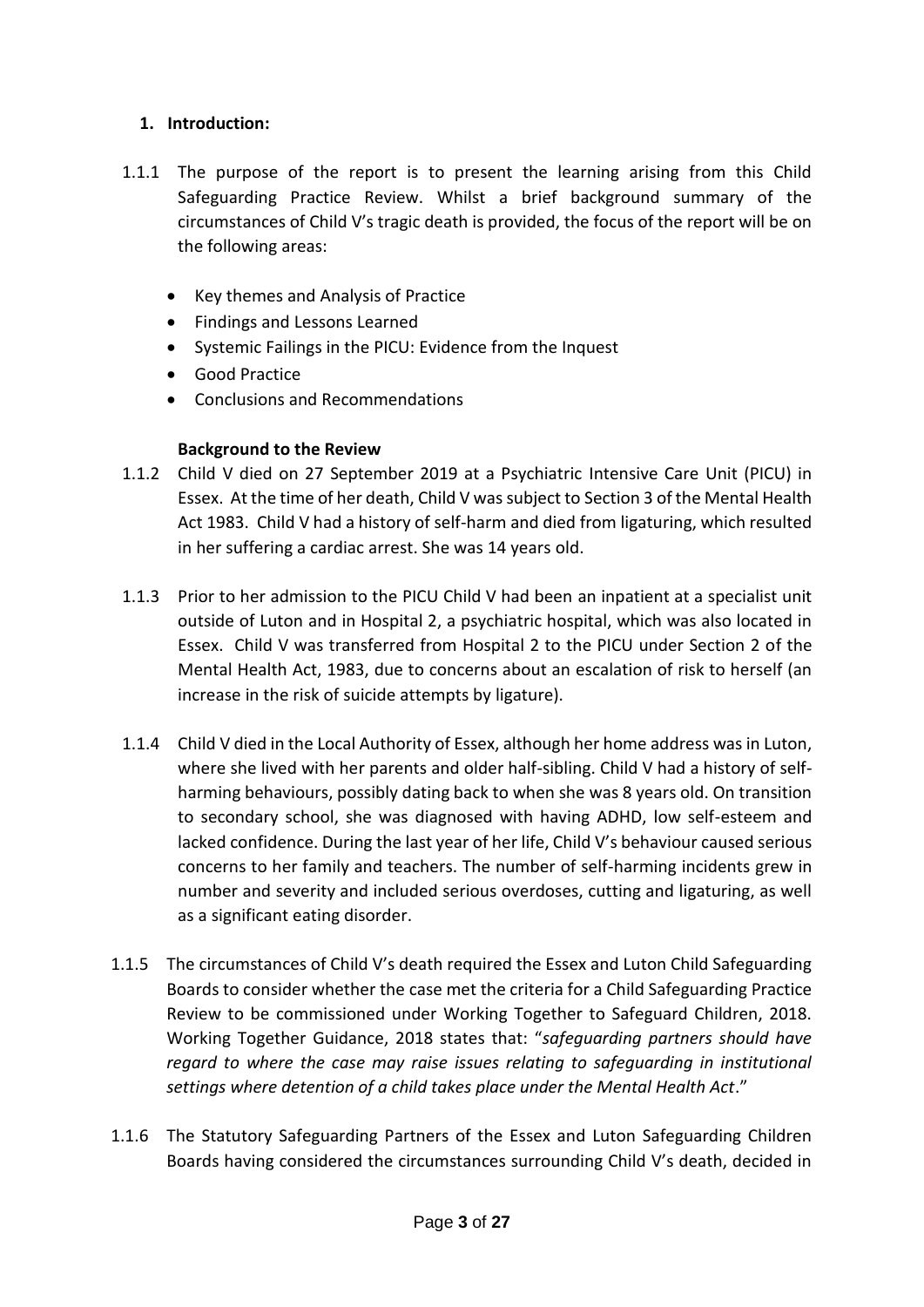November 2019 that the case required an independently chaired Local Child Safeguarding Practice Review. This decision was reached because Child V was a young person who had died whilst under Section 3 of the Mental Health Act, as an in-patient at a Psychiatric Adolescent Unit.

- 1.1.7 This was the second such incident to have occurred in an in-patient unit (1) in Essex within twenty months, (albeit a different unit). In both cases, there were significant issues concerning the use of ligaturing and observation of these young people, who had acute mental health issues. The intention of referring to the previous serious incident in this review is to determine whether there is any aggregated learning from these events.
- 1.1.8 In the context of this review there were additional questions concerning the involvement of partner agencies with Child V and her family, as well as the appropriateness of decisions made as to level of observation provided to Child V by the PICU staff immediately preceding her death.

#### **Terms of Reference, Methodology and Scope**

- 1.2.1 Full details of the terms of reference, including the issues for consideration and methodology for the review can be found in Appendix 1, as can details of the agencies involved, and the Lead Reviewer.
- 1.2.2 A multi-disciplinary Learning Event for practitioners was held on 19 October 2020. Due to the Covid 19 Pandemic, of necessity, the event took place using internet technology. The Lead Reviewer would like to thank all those who attended, especially during this difficult time, and also the two Safeguarding Children Board Managers for arranging and facilitating the event. Discussions arising from the event have informed the learning and recommendations arising from this review.
- 1.2.3 **The time period for the review is from 1 January 2013**, the year when it is understood that Child V started to self-harm **to 27 September 2019**, the date of Child V's death**.**

#### **Involvement of family members in the review**

1.2.4 The parents were informed on 11 August 2020 that a Child Safeguarding Practice Review had been commissioned. However, the family has not indicated that they wish to be involved with the review.

#### **Parallel Proceedings**

1.2.5 The circumstances surrounding Child V's death were investigated by the Major Investigation Team, Essex Police. No action resulted from this investigation.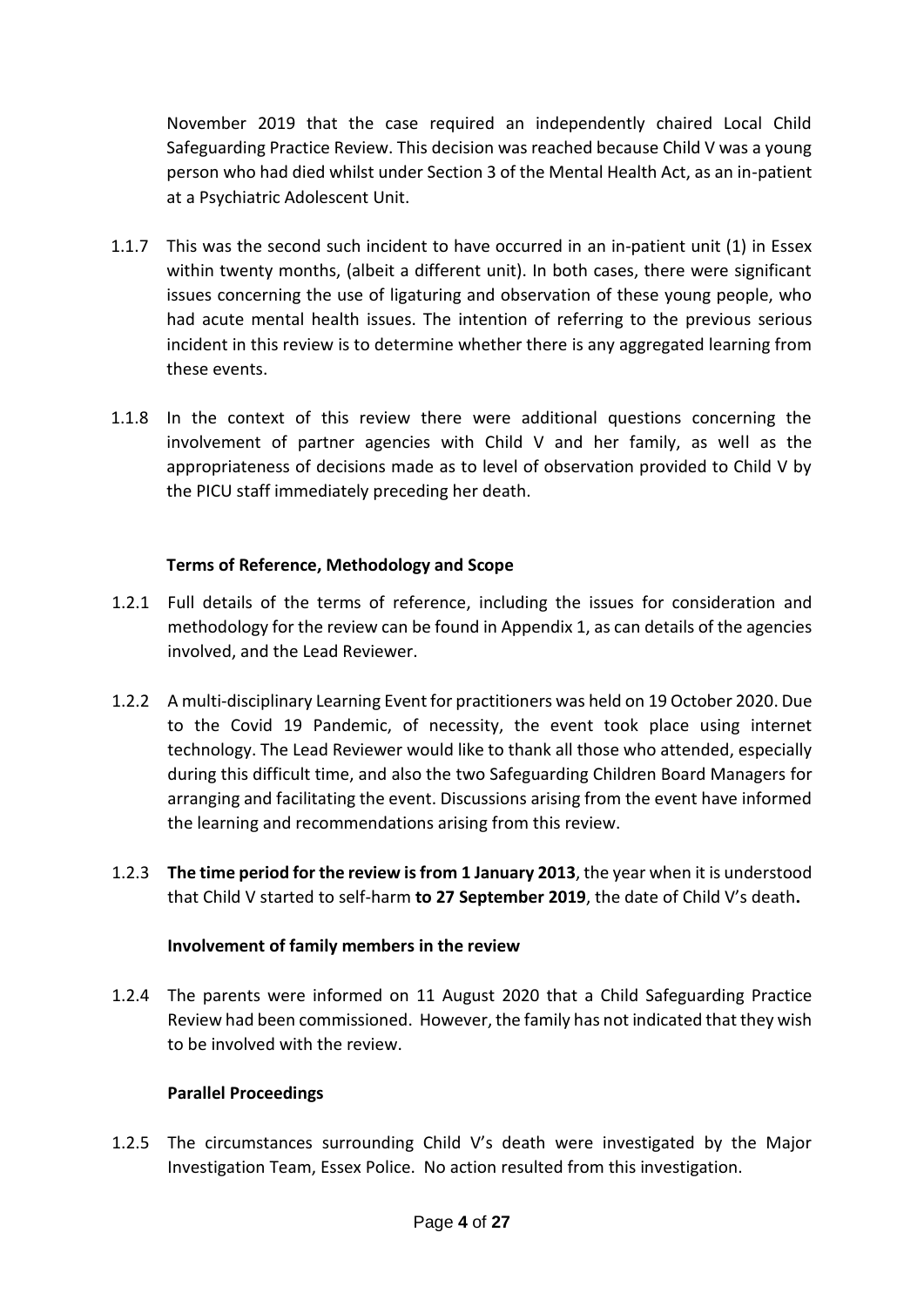- 1.2.6 A Root Cause Analysis Report into the circumstances of Child V's death was completed by the in-patient unit (1) in Essex in December 2019. That report has been shared with this review and has informed some of its findings.
- 1.2.7 An inquest into Child V's death took place in August 2021. The finding of the jury was that Child V killed herself in an act of deliberate suicide.
- 1.2.8 Evidence was given at the inquest, which was not previously known to the review. Because it is significant to the learning for improvement of professional practice, some additional information and resulting analysis has been incorporated into this report, arising from that evidence. (See Section 4)

## **2 Key themes and analysis of practice**

## **Agency intervention with children and young people who self-harm**

- 2.2.1 Little information is available to the review concerning Child V's early years. It would seem, however, that the first instance of her self-harming whilst the family was living in Luton, may have occurred in 2013 when she was 8 years old and found to have unexplained bruises on her arm. The school considered that the injuries may have been self-inflicted and said that they contacted Children's Social Care RIAT<sup>1</sup>, (now known as the MASH) and was informed that the matter should be discussed with the parents. However, Children's Social Care could find no record of contact being made by the school. The school has informed the review that contact was made to seek advice from the RIAT.
- 2.2.2 The threshold for making a safeguarding referral at the time categorised an unexplained injury as Level 3-4, thus the criteria was met for a referral to be made. Because there was no medical assessment of the bruising or deeper exploration with Child V and her parents as to whether she inflicted the injuries herself, an opportunity to assess Child V's emotional wellbeing and mental health at that time was missed.
- 2.2.3 It is evident that staff did their utmost to integrate Child V into primary school when she arrived and there were no further concerns that Child V was self-harming whilst she attended primary school. At the request of her parents, Child V was assessed three years later, prior to her transferring to secondary school, by an Educational Psychologist. No evidence emerged that Child V was self-harming or at risk of selfharm at that time.

<sup>-</sup><sup>1</sup> Rapid Intervention and Assessment Team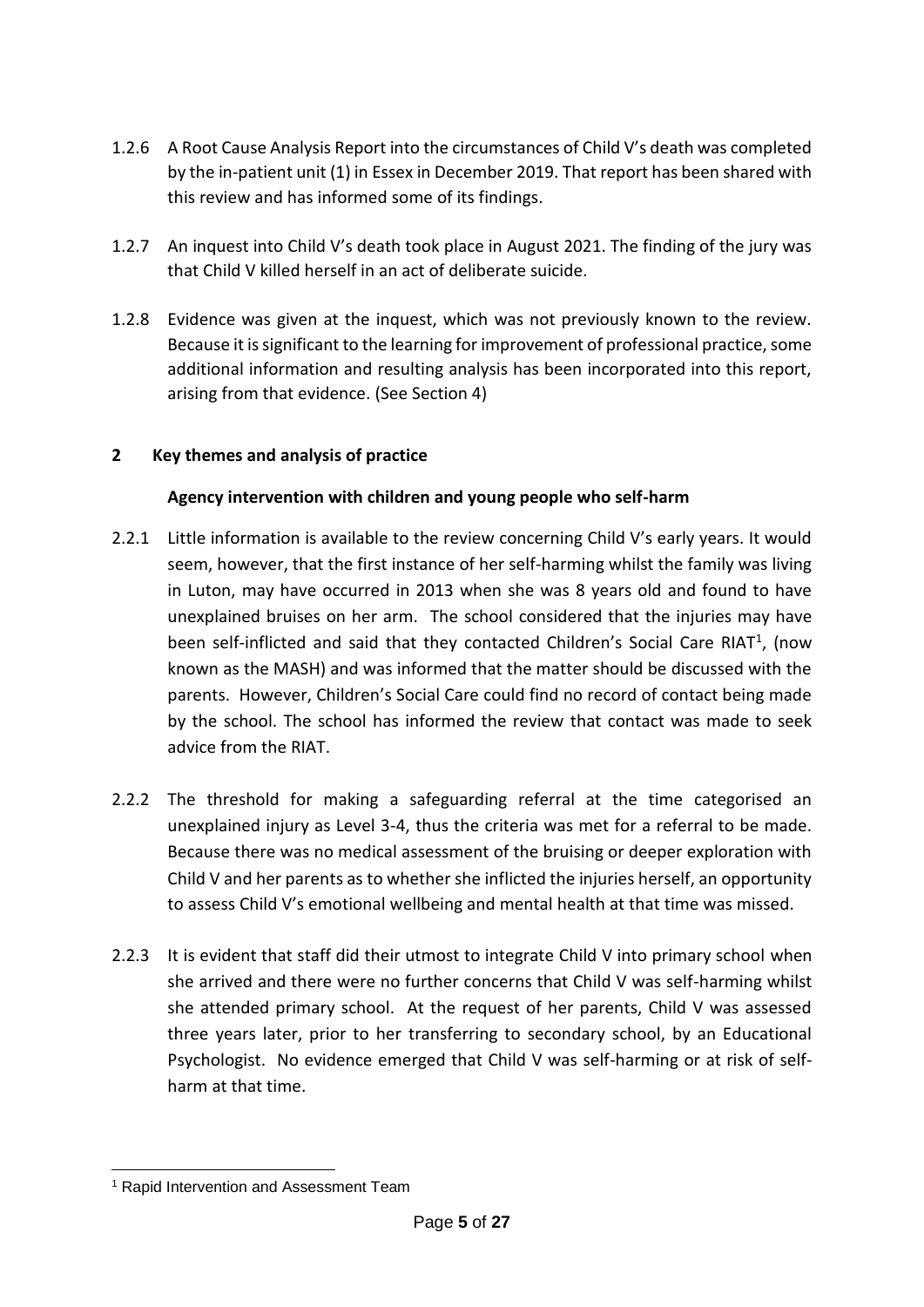- 2.2.4 It was not until Child V transferred to secondary school that serious concerns began to emerge about her mental health and wellbeing.
- 2.2.5 In 2017 when Child V was 13 years old, issues about her behaviour in school towards teachers and fellow students began to escalate. Questions were raised as to whether she was on the Autistic Spectrum and resulted in a referral to the Child Development Centre. Child V was not assessed as being autistic, but the assessment confirmed a diagnosis of ADHD and the assessment report noted that Child V was considered to be obese. This comment about Child V's weight was seemingly to have a profound effect on her confidence and self-image and may have directly influenced her to self-harm. There was little indication, however, that Child V was bullied because of her weight whilst at either primary or secondary school, something which was later confirmed by Child V. (However, see Section 4).
- 2.2.6 Whilst it cannot be categorically stated that the diagnosis of obesity and the comments made about her weight triggered Child V's eating disorder and self-harming behaviours, it is evident that it was from July 2017 onwards that her emotional wellbeing and physical health began to be at risk and from the summer of 2018 onwards, Child V began to rigorously control her food intake.
- 2.2.7 There is no indication in the information provided to the review that during the assessment by Child Development Centre in July 2017 that consideration was given to making a referral to Early Help, Children's Social Care, counselling services or CAMHS. There was a lack of exploration as to the reasons why Child V was obese, nor was the impact of her obesity on her self-image, confidence and ultimately the risk of her selfharming seemingly considered. The post assessment plan focused on medical intervention, including a referral to a dietician.
- 2.2.8 It was the secondary school which suggested that Child V be referred to CAMHS. When Child V was reviewed by a Consultant Paediatrician at the Child Development Centre in March 2018, a referral was made to CAMHS, at the request of her parents to address their concerns around autism. This was declined and a request was made for further information to be provided before a decision could be made on the referral.
- 2.2.9 Child V's behaviour deteriorated despite appropriate support being offered to her by her teachers and incidents appropriately documented in school records. However, there was seemingly no consideration given by the school that a safeguarding referral needed to be made to Children's Social Care. A clear picture emerges that towards the end of 2018 and in January and February 2019 Child V's behaviour was causing significant concern at school.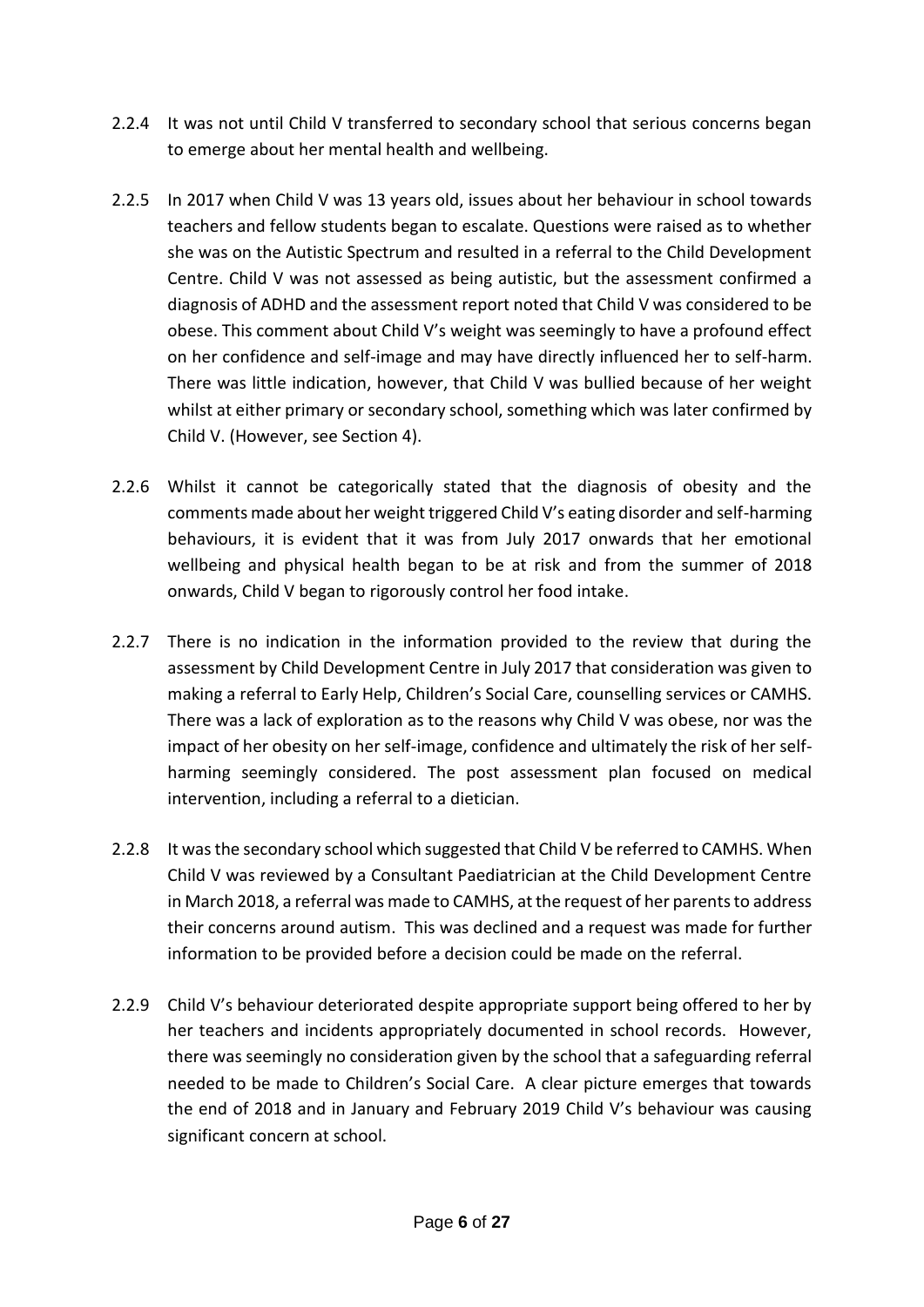- 2.2.10 It was in early March 2019 that Child V took a serious overdose of painkillers. Immediately, prior to this incident, the school had been particularly concerned about Child V's loss of weight, self-harming and her general presentation, concerns which were shared with Father. Whilst the school is to be commended for the support offered to Child V and her family throughout this difficult period, contact should have been made earlier with other agencies to seek advice and intervention, prior to her admission to Hospital 1 following her overdose.
- 2.2.11 Within two days of Child V's admission to Hospital 1, the school appropriately contacted the MASH for advice, following Child V's threats to attempt suicide again as soon as the opportunity arose. At this time, Child V was receiving 1:1 nursing and was under the care of the CAMHS Team, in line with policy concerning the admission of all children presenting with self-harm. It was good practice on the part of the school to contact the MASH.
- 2.2.12 However, the advice provided was that it was for the Safeguarding Lead at Hospital 1 to make a referral into the MASH. The school was advised that if they still had concerns when Child V was discharged, a safeguarding referral could be made at that time. However, no referral was made either by the school or health professionals.
- 2.2.13 Child V had made a serious attempt to end her life and had continued to say that she would make further attempts in future. This needed to be viewed as a matter of child protection. Not making a safeguarding referral to the MASH was a missed opportunity for a multiagency strategy discussion and assessment to take place prior to her discharge from Hospital 1 and is a lesson learned from this review. Such an assessment could have holistically considered the family's history, Child V's school experience and history prior to her admission, as well as the risk her behaviour presented to herself.

# **Responsibility for coordination of the care of children and young people in NHS Psychiatric Units**

2.3.1 It is important to note that the identification and management of bed availability for children and young people in psychiatric units (Tier 4 beds) at the time was the responsibility of NHS England, Specialist Commissioning. Whilst NHS East of England can provide support, the responsibility for coordinating multi-agency involvement concerning the care of children and young people, once they are admitted to hospital, remains with the organisation which placed the young person in the Tier 4 bed. It is necessary to clarify this issue as it demonstrates the crucial importance of the involvement of all partner agencies, including the local authority, to work together in the best interests of the child. This review has exemplified this issue.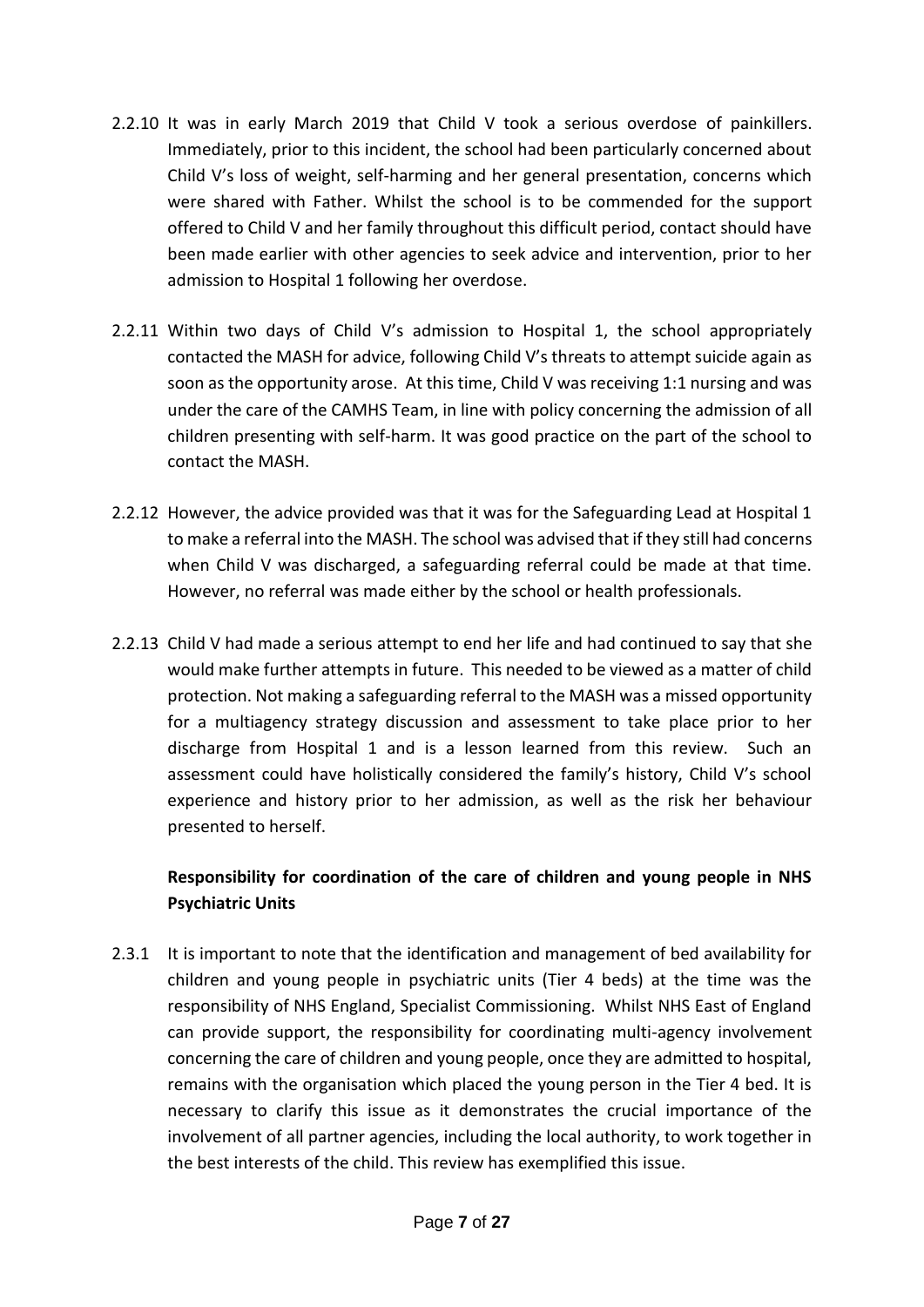- 2.3.2 After her transfer to a Specialist Adolescent Unit at the end of March 2019, the school and the CAMHS Team attended professionals' meetings convened at the Unit. As no safeguarding referral had been made, Luton Children's Social Care was not invited to and had no awareness of these meetings. When Child V took her own discharge in April 2019, which was supported by her parents, no consideration was given to informing the MASH. It is particularly concerning that within two days of her discharge from the Unit, Child V took a second significant overdose and was again admitted to the Paediatric Ward at Hospital 1, under the care of the medical team with CAMHS input. A care and safety plan was agreed with Father and Child V prior to her discharge from hospital, with CAMHS follow up. Despite CAMHS having responsibility for her care in the community and Child V being discussed at the school safeguarding meeting, there appears to have been no recognition on the part of professionals at the time that Child V was at risk of significant harm, which warranted a safeguarding referral to the MASH.
- 2.3.3 The reasons as to why a safeguarding referral was not made may have been related, for example, to the school's experience when previous contact was made with the MASH, together with a belief that a plan was in place to safeguard Child V, given she was under the care of CAMHS. The significance of the risk of harm Child V presented to herself because of her behaviour needed to be seen in the context of child protection, which necessitated the involvement of Children's Social Care.
- 2.3.4 Similarly, when Child V was admitted for the third time to Hospital 1 following further incidents of self-harm, no safeguarding referral was generated. When she was transferred to Hospital 2 in Essex, and then to the PICU, Luton Children's Social Care was not informed. The seeming lack of recognition on the part of health professionals of the urgency of informing the lead statutory agency for safeguarding children when a child is experiencing serious mental health crises is deeply concerning.
- 2.3.5 When Child V was admitted to the PICU, there was discussion with her parents about making a referral to Children's Social Care. After some delay, the parents agreed to the referral being made, however, this sadly did not happen before Child V's death. PICU staff have informed the review, that wherever possible it was important to involve parents in the process if a referral was to be made to Children's Social Care, so that relationships with staff could be maintained. However, it has been acknowledged by PICU staff that an earlier referral could have drawn resources together to support Child V.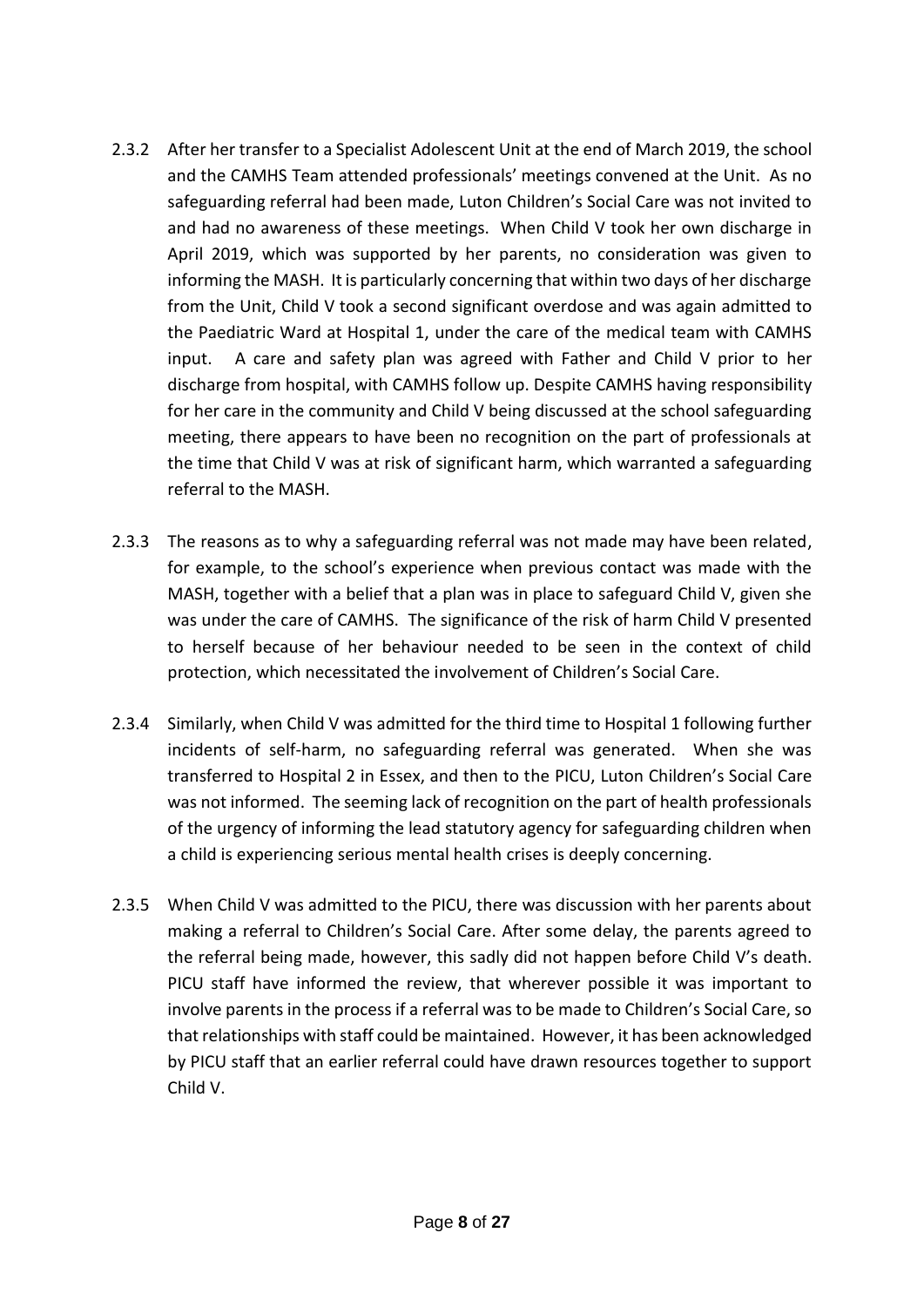2.3.6 The Essex Safeguarding Children Board *Practice Guidance and Care Pathway for Children and Young People who are admitted to Psychiatric In-patient Adolescent Units in Essex, 2015* states at paragraph 16.5:

"*All young people admitted to the Inpatient Units can be considered children in need thus clinicians will routinely seek consent to refer all new admissions to Social Care. A referral will only go ahead if consent is provided (either by the competent young person or their parent/carer) unless there are reasons to believe a child is or may be at risk of significant harm as a consequence of the actions or inactions of another – in such circumstances a child protection referral will be made."*

- 2.3.7 The Practice Guidance had been in place for four years at the time Child V was admitted to the PICU. At the time the Practitioners Learning Event took place in October 2020, the protocol at the PICU was being changed so that all families would be made aware from the outset that children and young people admitted under Section 3 of the Mental Health Act would be referred to Children's Social Care for a Child in Need assessment.
- 2.3.8 An update of Statutory Guidance Working Together to Safeguard Children, 2018 was issued by the Department of Education on 9 December 2020, which includes the following additions concerning the mental health of children and young people:

*"In the definition of safeguarding, impairment of children's health has been changed to children's mental and physical health." and Under the referral process Where a child or young person is admitted to a mental health facility, practitioners should consider whether a referral to local authority children's social care is necessary has been added."* (emphasis from original update $)^2$ 

- 2.3.9 Such additions to statutory guidance are welcomed and should clarify for professionals the importance of recognising the safeguarding needs of children and young people whose mental health is impaired. However, to share information in a referral without the consent of the parents or the child/young person is a question, which is frequently presented to practitioners.
- 2.3.10 In the case of Child V, she was a Child in Need, as set out in the Essex Practice Guidance, 2015 and Working Together, 2018. Given the serious deterioration in her behaviour whilst she was resident on the PICU, Child V could also be said to be a child

<sup>2</sup> https://www.trixonline.co .uk/articles/update-to-working-together-to-safeguard-children-2018/

-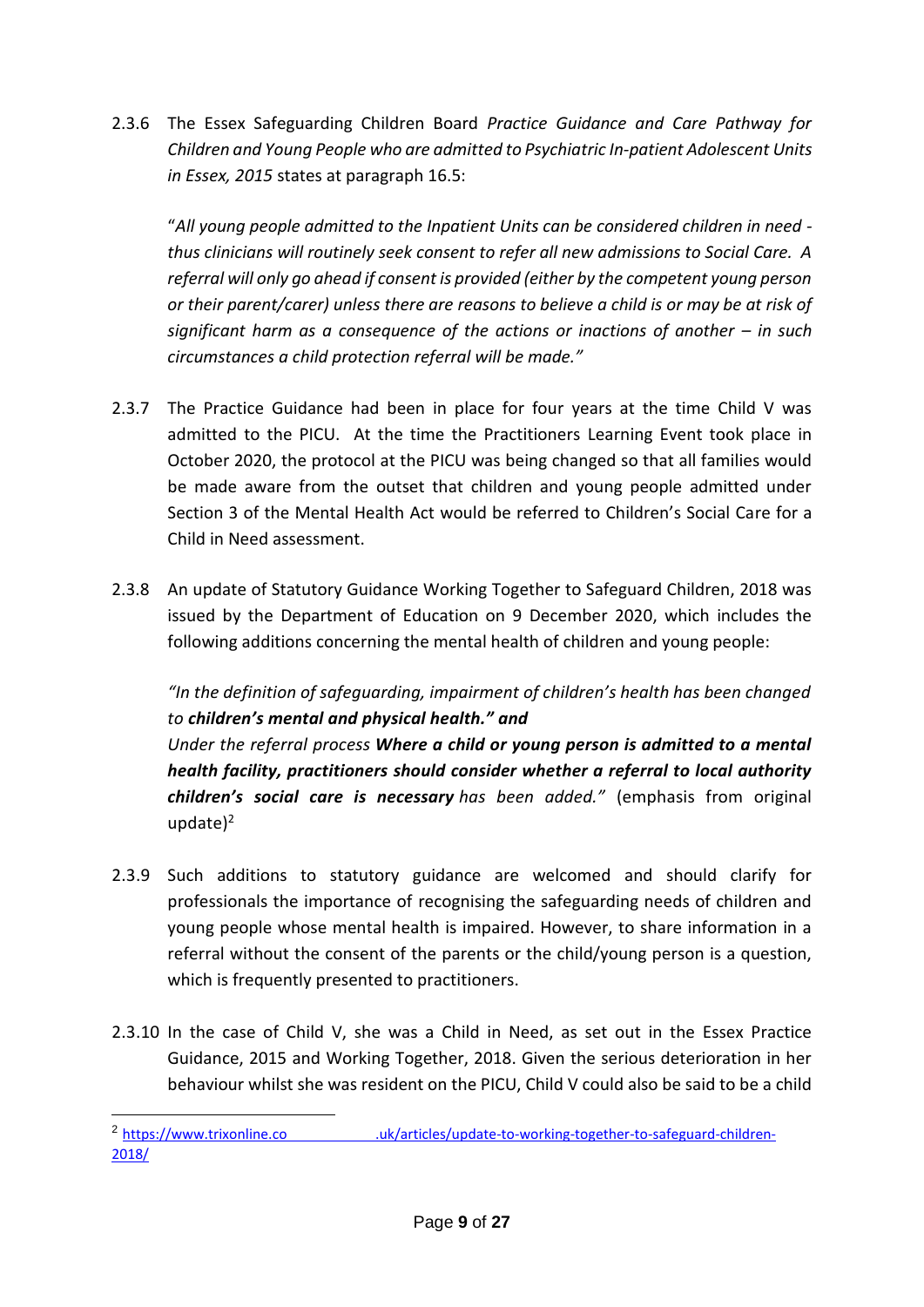at risk of significant harm. If viewed from this perspective, whilst it would have been good practice on behalf of the PICU to seek her consent and that of her parents to make a referral to Children's Social Care, it was not a requirement.

- 2.3.11 The involvement of Children's Social Care when a child or young person is an inpatient in a psychiatric unit, not least a PICU, is of crucial importance. It offers the opportunity for the child and parents to be supported, multiagency meetings to be convened which includes all agencies involved with the child and a discharge plan to be put in place to ensure that there are sufficient resources available to support the child and their parents in the community. Most importantly for Child V, such meetings would have enabled the sharing of crucial information concerning the background of the parents own mental health, as well as that of other family members; the effect of Mother's deteriorating health on Child V, whether she was a young carer and provide an opportunity to ascertain whether Mother met the criteria to receive appropriate support services from Adult Social Care.
- 2.3.12 This review has illustrated the many difficulties facing parents and children when a child is placed in an acute psychiatric hospital, not least when the placement is a considerable distance away from home. It is hoped that consideration will be given to ensuring that funds are made available for visits to be maintained between parents and their children, so that children resident in psychiatric units do not unduly suffer from a lack of contact with their family.
- 2.3.13 The necessity of effective coordination of care by a single agency to ensure information sharing and communication between agencies and families is a lesson arising from this review. Such coordination was not forthcoming from the in-patient unit (1) based in Essex, and it raises the question as to whether cases concerning children and young people on in-patient units are prone to a similar lack of information sharing. The absence of the involvement of Children's Social Care as the lead agency resulted in a missed opportunity for all agencies involved to holistically consider the needs of Child V and her family. **Recommendation 3.**

#### **The significance of family history**

2.4.1 Child V's family had a significant number of moves during her lifetime. There is no information as to whether the family was known to services prior to their return to Luton in 2013. It was disclosed to mental health professionals whilst Child V was in the PICU that both parents, and both sets of grandparents had a history of mental health problems. This information was not known to CAMHS. Mother had a chronic health condition, which seriously affected her quality of life and that of her children. It is known that Child V did not wish to return home to live with Mother when she was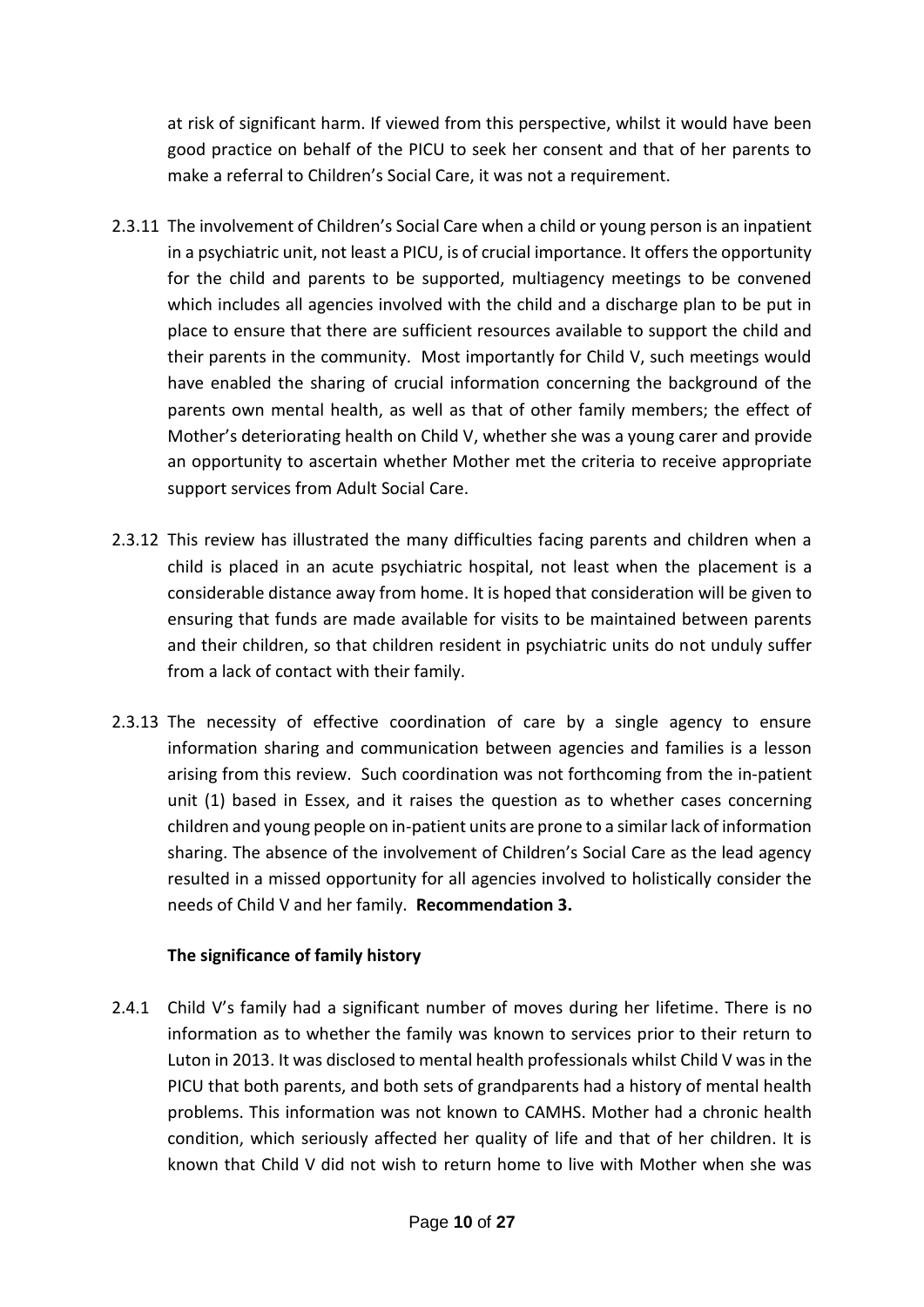discharged after her second overdose from Hospital 1, and Father rented a flat so that he and Child V could live together. The reasons for this have not been fully explored due to a lack of family history being available. However, little is known as to how any of these factors impacted on the family dynamics and whether support from Children and Adult Services could have improved Child V's lived experience.

2.4.2 The need to gather information and background family history, especially when a family arrives from another local authority, is a prerequisite to enable an appropriate assessment to be made of need and risk, to improve outcomes for children and ensure their health and wellbeing is protected. This is so often a finding of many Serious Case and Child Safeguarding Practice Reviews, and this review is not an exception.

#### **Assessment of risk in relation to Child V's suicide ideation**

# **Was the assessment comprehensive and accurate? What was the impact on staff of Child V's repetitive behaviours?**

- 2.5.1 When Child V was admitted to Hospital 1 following her first overdose it is clear that her suicide attempt was taken seriously and the CAMHS Team was immediately contacted to undertake an assessment. This resulted in recognising the urgency for Child V to be admitted to a Tier 4 unit. Due to lack of capacity, a bed could not be identified for 15 days, during which time 1:1 nursing care was provided to Child V. This was standard practice on the part of the Paediatric Ward staff who identified that Child V was at serious risk of harming herself.
- 2.5.2 On her transfer to a Specialist Adolescent Unit in March 2019 it was anticipated that Child V would remain an inpatient for between 4 -6 weeks. During her stay Child V was reported to be making progress and although there was some self-harm, there were no reports of ligature use. It was anticipated that Child V would be able to reintegrate into mainstream school and the plan was for her to be discharged in early May 2019. This did not happen. Child V was a voluntary patient and with the agreement of her parents, took her own discharge. However, Child V was back in Hospital 1 within two days following another overdose.
- 2.5.3 Child V's admission to Hospital 2 in early June 2019 was with her agreement and that of her parents. However, when she began using ligaturing as a means of self-harming, the decision was taken that the risk was too high for her to remain as an informal patient at Hospital 2 and she was placed under Section 2 of the Mental Health Act. This was an appropriate decision, as was the increase in her level of observation (1:1, arms reach observations) when her use of ligature became more frequent and the ligatures tighter.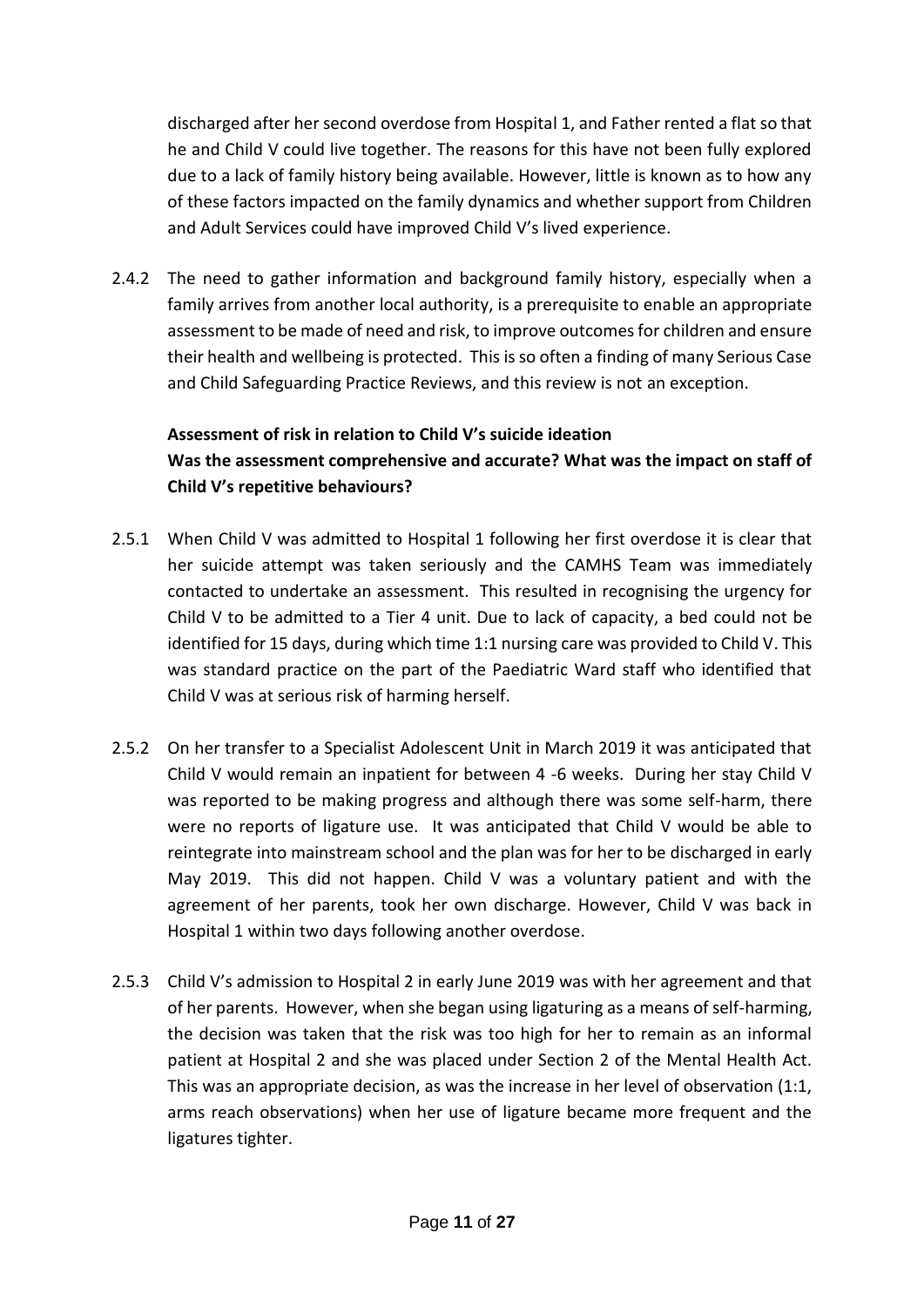- 2.5.4 Child V was transferred to the PICU when it became clear that she could not be managed safely at Hospital 2. This was an appropriate decision. When the 28 days of her being under Section 2 were reached, the decision was made that Child V needed to be under Section 3 whilst on the PICU. Child V was initially on the same level of observation at the PICU as she had been at Hospital 2, with 1:1 nursing. This level of observation was stepped down to level 2 observations as part of a positive risk management plan.
- 2.5.5 At the Practitioners Learning Event, clinicians from the PICU explained that ligaturing was very common on the ward and the general approach of staff was not to overreact to the use of ligaturing.
- 2.5.6 It is important to note that from the time of her admission to Hospital 1 until she died, the local CAMHS Team was involved with Child V throughout. This provided continuity of care and enabled the CAMHS Team to express serious concerns when the extent of Child V's ligaturing became known after her admission to the PICU.
- 2.5.7 Child V had consistently stated that she wished to die whilst she was in the PICU. Given that the number of incidents of ligaturing escalated during her time on the Unit, which ultimately resulted in her death, it could be concluded that the risk of harm to Child V was not assessed accurately whilst she was an inpatient on the PICU.

# **Where appropriate safety plans put in place? Were the risks of Child V killing herself by ligature identified and assessed?**

- 2.6.1 Whilst in the community Child V was at risk of significant harm, and it was recognised that such risk could not be managed by her parents and the CAMHS Team. From information provided to the review, it is evident that appropriate safety plans were in place whilst Child V was an inpatient in Hospitals 1 and 2. When it became apparent that the risks posed to Child V by her self-harming behaviour was increasing, appropriate steps were taken by Hospital 2 to monitor her. When such monitoring could not ensure her safety, Child V was moved to a more suitable inpatient facility, i.e. the PICU.
- 2.6.2 The Root Cause Analysis report found that the risk management plan put in place whilst Child V was on the PICU was not clear, and lacked clarity, resulting in an inconsistent approach by staff. The Child Safeguarding Practice Review agrees with these findings.
- 2.6.3 Whilst acknowledging the finding of the Root Cause Analysis Report that staff enabled Child V to be empowered, treating her with dignity, care and compassion, this review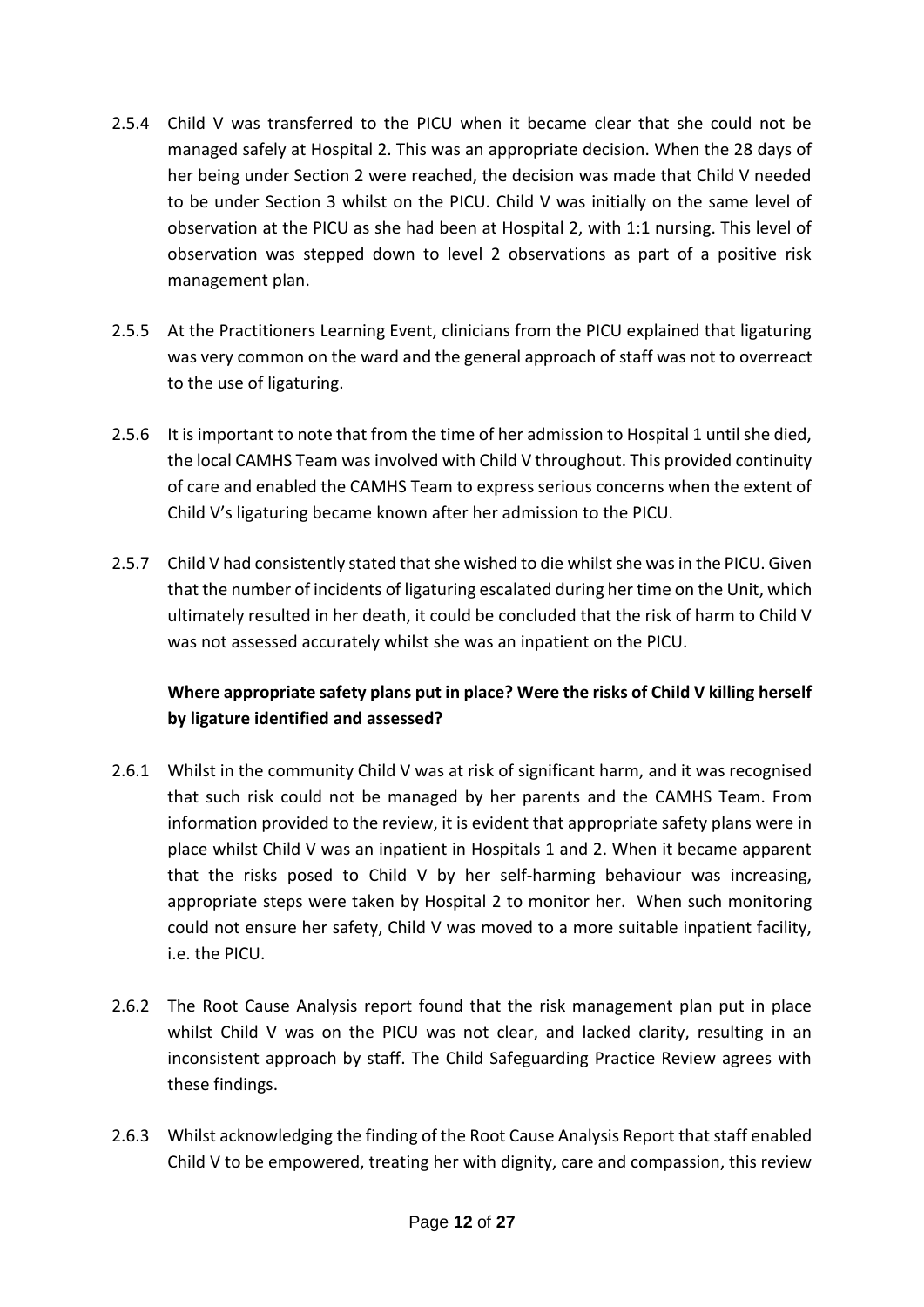has significant concerns as to whether the reduction in the level of observation of Child V was appropriate and risk assessed. The review can find little evidence to support the decision to lower her level of observation, apart from the view of some but not all staff on the PICU that Child V's risk behaviour escalated when under close scrutiny/supervision. This review considers that there was an inconsistency of approach by staff towards Child V and can find little if any evidence of what alternative support/arrangement was put in place to prevent Child V from engaging in risk behaviour once the level of observation was decreased. The sad truth is that at the very time Child V was not under close observation, immediately following an episode of ligaturing, she died.

# **What could have been managed differently, if anything, both in general and on the night she died?**

- 2.7.1 The review has detailed how a referral to Children's Social Care could have resulted in a more coordinated approach to the management of Child V's care and support offered to her family.
- 2.7.2 What is known of events on the night she died is documented in the Root Cause Analysis Report and offers a clear breakdown of what happened. The report shows that on the night in question there was a high level of acuity on the ward. Four of the seven patients on the ward required 1:1 nursing and the three others, including Child V were on level 2 observations. There was concern about staffing levels and the nurse in charge of the ward requested additional staff from the main hospital. A decision had been taken, of which the nurse in charge had not been advised, that main hospital staff would no longer be able to support the PICU. It was by chance that a nurse who attended the ward that night agreed to remain on the ward for the remainder of the shift. This meant that the level of staffing, i.e. 9 staff to 7 patients was in accordance with the level of acuity of the ward.
- 2.7.3 When Child V self-ligatured, which resulted in her death, she was on level 2 observations. At 22:40 hours staff were alerted by two patients to noise coming from Child V's room, where Child V was found to have a ligatured. The ligature was removed as were other potential items which could be used to self-harm. The member of staff left the room at 22:45 to collect equipment to perform Child V's vital signs. The member of staff returned to Child V's room at 22:58 hours where she was found collapsed and unresponsive on the bathroom floor<sup>3</sup>.

-

<sup>3</sup> This information provided to the review was inconsistent with the evidence given at the Inquest into Child V's death (see below, Section 4).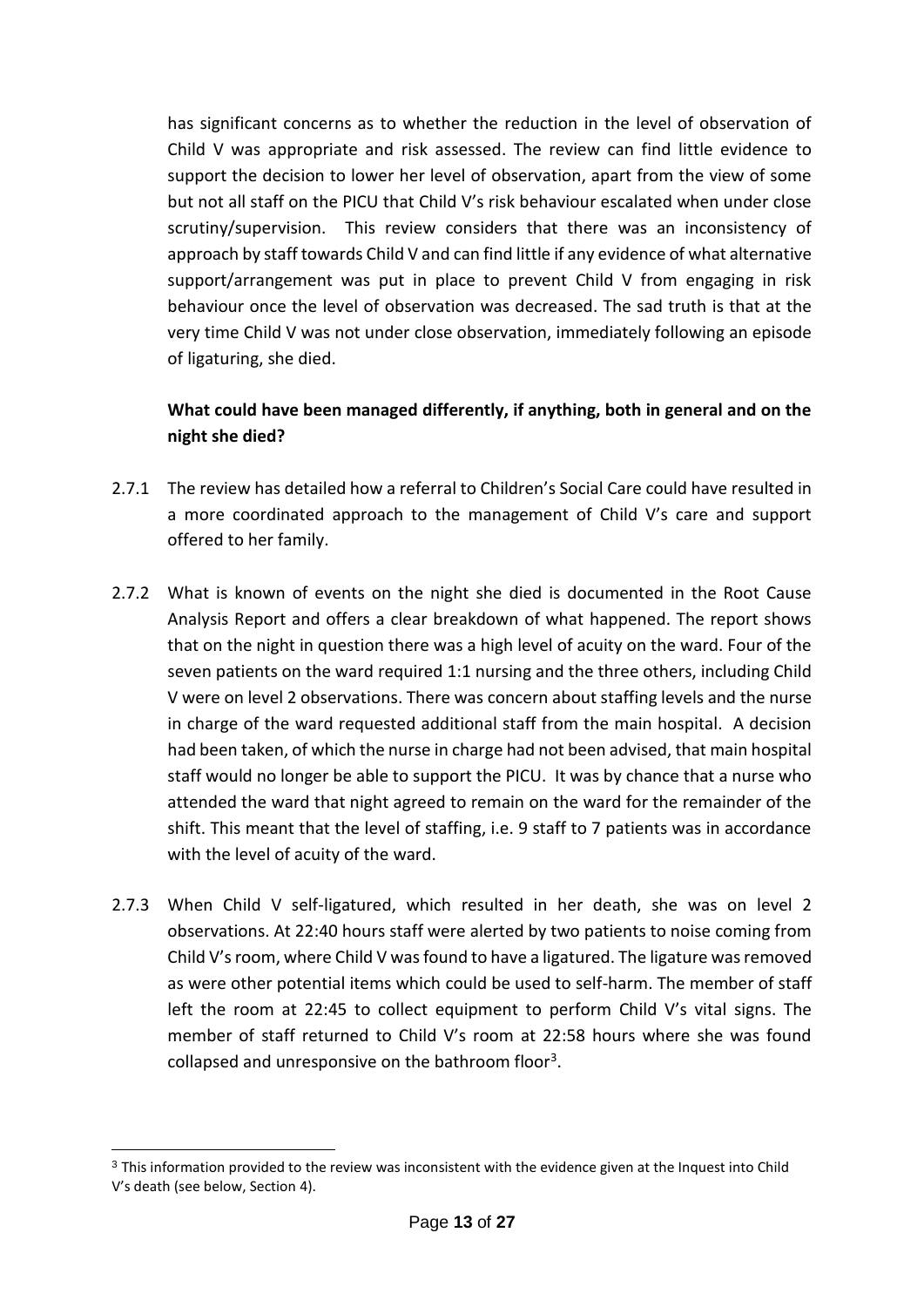- 2.7.4 Emergency assistance was requested but despite all attempts at resuscitation Child V died. The learning from the Root Cause Analysis highlighted that the member of staff allocated to Child V had additional responsibilities as the security nurse, which meant there was a delay in in returning to Child V's room after the first ligature. Not all staff had been trained in enhanced emergency skills and there were significant issues in relation to emergency equipment during attempts to resuscitate Child V.
- 2.7.5 This report cannot conclude whether or not the poor state of the equipment and the lack of staff training to deal with the presenting situation contributed to the ultimate cause of Child V's death. This matter was considered by the Coroner's Court, together with the work practices imposed on the staff that night. It is hoped that lessons have been learned from Child V's tragic death and that action has been taken to redress the issues uncovered as a result of the Root Cause Analysis investigation, the findings of this review and the Inquest.

#### **3 Findings and Lessons Learned**

# **The importance of information known to professionals concerning families in order to assess the risk of significant harm to children:**

- 3.1.1 The review has benefitted from a considerable amount of information being made available concerning Child V and her parents. However, there are gaps, and it is telling that some professionals were not aware of important information about the family history until it was shared in the context of the review process.
- 3.1.2 Whilst it is recognised that it is vital for agencies to share information if children are to be protected, professionals are also very much dependent on the willingness of parents to disclose key events and incidents from their past history. The CAMHS Team was substantially involved with the family from the time of Child V's first overdose and yet, information, which could have informed the reasons for their daughter's selfharming behaviour was seemingly not considered relevant to be disclosed to them by her parents. If an assessment had been undertaken of Child V's parent's parenting capacity, the past history of mental illness in the family may have come to light, which could have informed professional understanding of Child V's self-harming behaviour. However, this would have been dependent on Child V's parents' willingness to engage in the process and share painful and difficult information.
- 3.1.3 Whilst the parents did engage to some extent with agencies, it is evident that this appeared to be dependent on their willingness to accept the assistance and intervention which was being offered.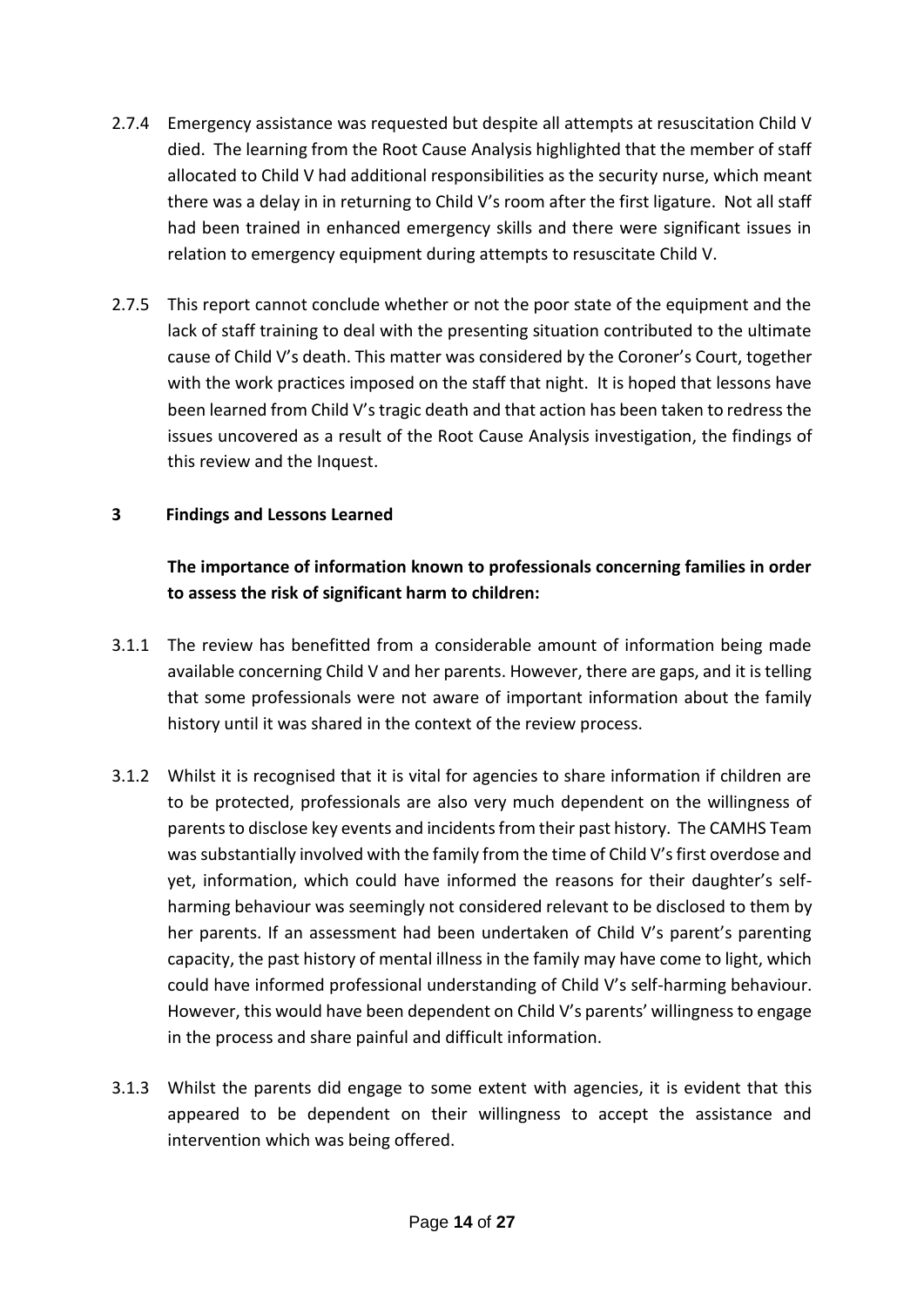- 3.1.4 It is clear that Child V's presentation and demeanour underwent a drastic change whilst she was in her second and third year at secondary school. Having been described at primary school as a likeable child, with a bubbly personality and an accomplished singer who had friends, she became increasingly less confident, developed a disordered eating pattern, and began to self-harm. It cannot be definitively said whether such a change in her personality was triggered by learning that she was considered to be medically obese or if she was bullied because of her appearance. A number of factors may have played a part, including the family dynamics.
- 3.1.5 Professionals working with children and young people are reliant on the awareness and willingness of parents and carers to provide detailed information in order to assess the risk of significant harm, including self-harm, to children and young people. This case is no exception. As with many Serious Case Reviews and Child Safeguarding Practice reviews, this is a lesson arising from the review.

## **Referrals to MASH and MASH decision making:**

- 3.2.1 Safeguarding concerns were noted whilst Child V was at primary school and given that concern was voiced that she may have been self-harming, a referral to MASH should have been progressed.
- 3.2.2 The threshold for making a safeguarding referral at the time categorised an unexplained injury as Level 3-4, thus the criteria was met for a referral to be made. Why this did not transpire, may have been due to the school's previous experience of meeting with a refusal on the part of the MASH to accept referrals on the grounds that they did not meet the threshold for investigation/intervention. This is a theme which frequently emerges in statutory reviews. As does the concern voiced by teachers that they have to engage with children and parents on a daily basis and if a referral is made and the decision is that it does not meet the threshold, the relationship with parents is often damaged, which in turn may adversely affect the child. This is a situation, which other agencies also commonly face, particularly health professionals.
- 3.2.3 During the course of this review, the issue of the provision of supervision for Designated Safeguarding Leads (DSLs) in schools has been raised. There appears to be a gap in the provision of supervision to enable DSLs to reflect on safeguarding concerns and decisions taken, an issue which was raised in a previous Serious Case Review undertaken by Luton (Child L).<sup>4</sup> The concern raised in the Child L Serious Case

<sup>-</sup><sup>4</sup> <http://lutonlscb.org.uk/wp-content/uploads/2020/09/Child-L-final-report-final-sep-20.pdf>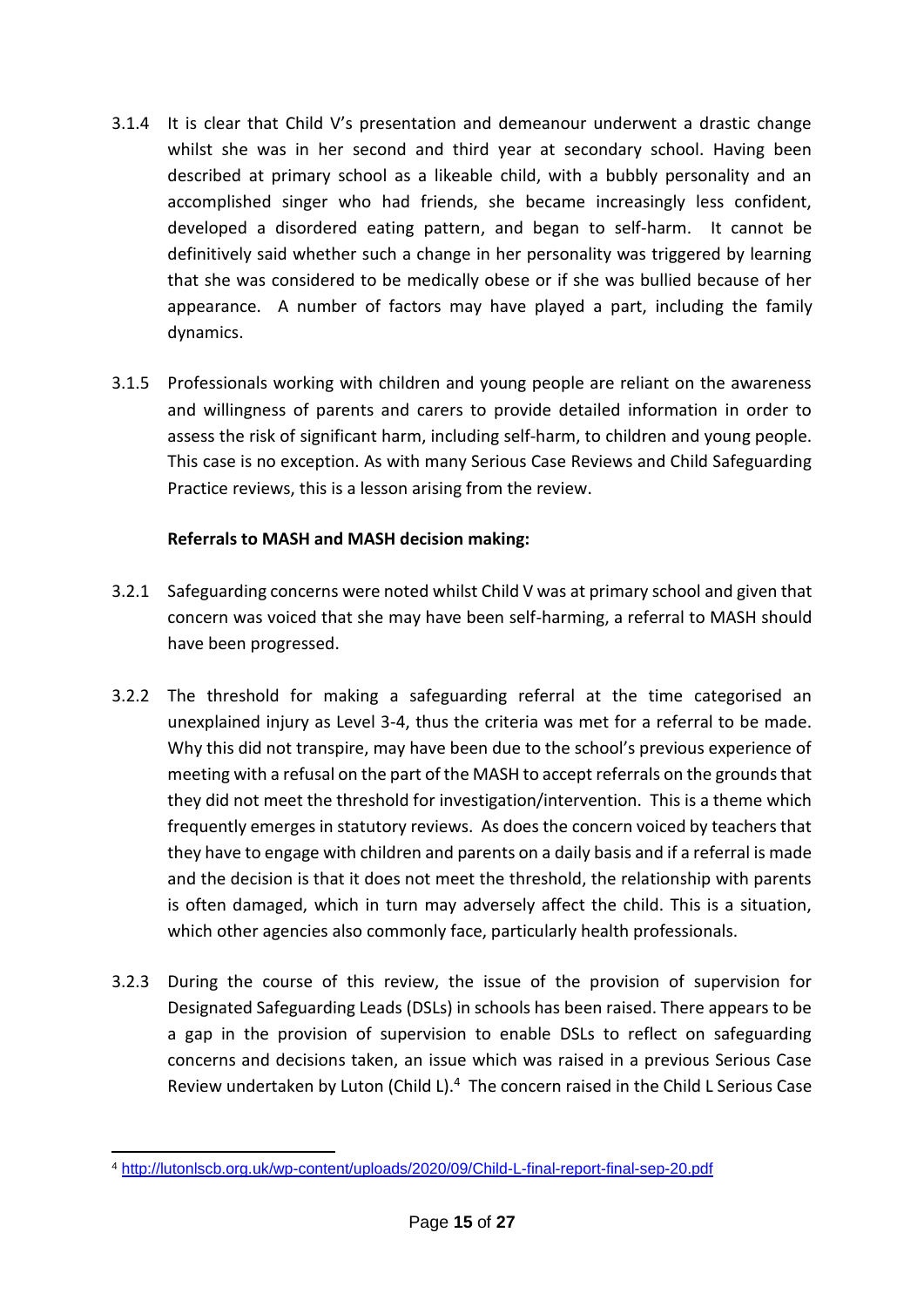Review led to considerations being made to the Luton Safeguarding Children Board to review arrangements for the supervision of DSLs.

- 3.2.4 At secondary school, staff became increasingly aware of Child V's self-harming behaviour and support was offered to her and her parents. Although advice was sought, a referral was not made to MASH.
- 3.2.5 A significant finding of this review is the lack of any involvement with this family by Children's Social Care, and as far as is known Adult Social Care, given Mother's ill health and disabilities. Not making a safeguarding referral to the MASH was a missed opportunity for a multiagency discussion and assessment to take place prior to Child V's discharge from Hospital 1. If a referral had been made, it could be anticipated that Children's Social Care would have become the lead agency to gather information in order to produce a comprehensive and enhanced assessment, resulting in the allocation of a social worker to the case. Such action could have enabled a multiagency coordinated approach and plan to be developed to ensure Child V's needs were paramount and is a lesson arising from this review. **Recommendation 2**

#### **Assessment of suicide ideation in children placed in Psychiatric Intensive Care Units**

- 3.3.1 It is evident from information provided to this review that staff on the PICU were facing significant pressure and demands on their time on the night that Child V died. The adequacy of equipment on the Unit and of staff training have also been raised. The Root Cause Analysis Report found that such issues may have significantly impacted on attempts to save Child V's life. However, it is acknowledged that the Inquest did not reach such a finding.
- 3.3.2 However, it is considered important for this review to raise the question of whether staff working on such demanding units, who care for children with the most serious of mental health conditions, may become institutionalised into accepting certain behaviours. The level of self-harm and the regularity of the use of ligatures by Child V was well known to staff on the unit. It could be said that the number of incidents of ligaturing became so many that not all were recorded. It has also emerged that whilst the general approach of staff was not to overreact to the use of ligaturing this was not the only view.
- 3.3.3 Whether the degree of self-harm and the regularity of incidents by patients on the PICU meant that staff lost sight of what was 'typical' behaviour is a concern raised by this report. That such incidents became the norm and staff were seemingly unable to appropriately judge the level of risk posed to Child V is a finding from the review. The necessity for those working with children who express suicide ideation to be aware of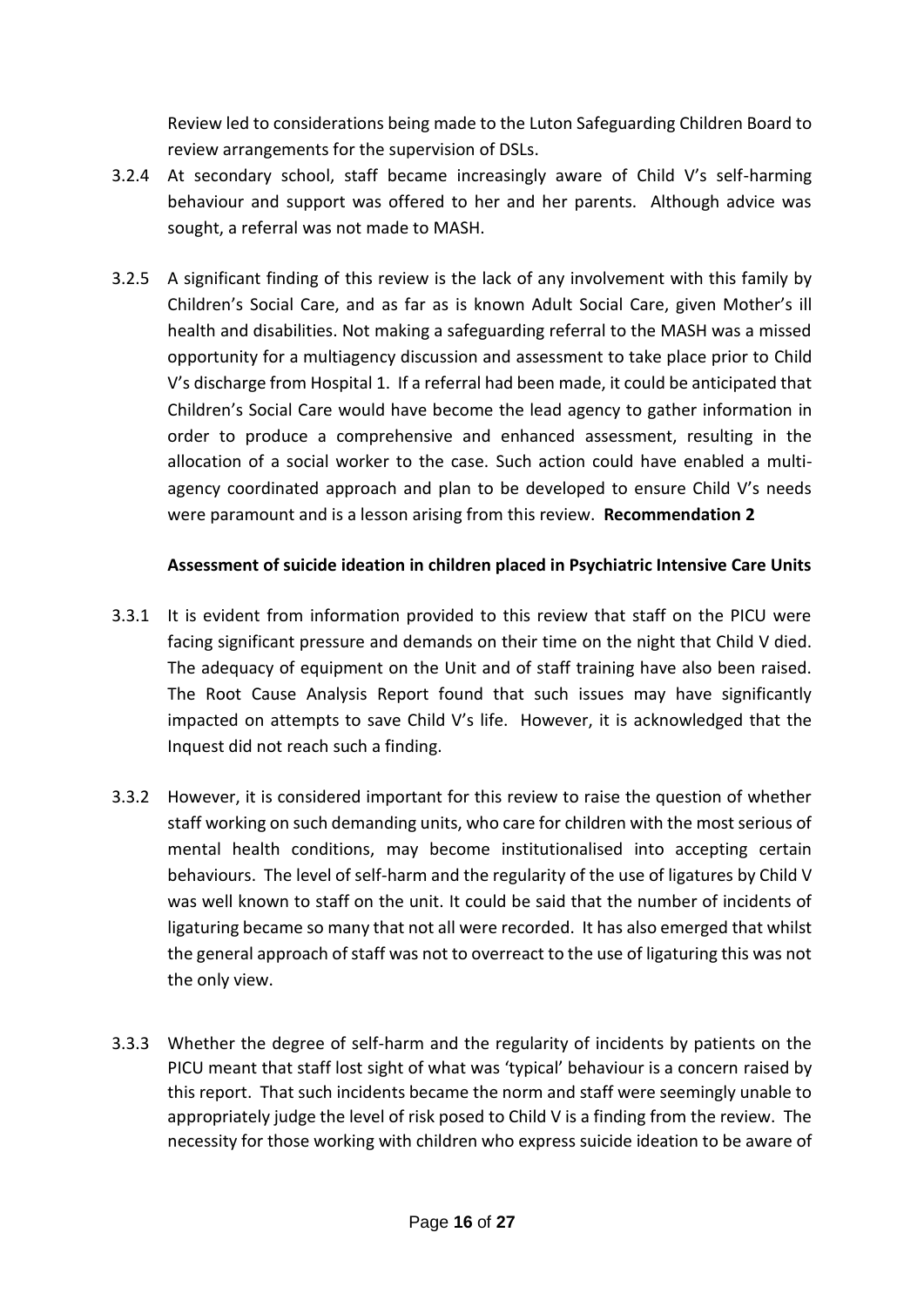the risk of significant harm, which can result if such behaviours are taken as the norm, is a lesson learned. **Recommendation 1**

## **4 Systemic Failings in the PICU: Evidence from the Inquest into the death of Child V**

- 4.1.1 A transcript of the Inquest was requested by Essex LSCB, which has been made available to the review. The transcript has provided some important additional information.
- 4.1.2 The verdict of the Inquest Jury was that Child V died as a result of suicide. Whilst the Coroner did not make a finding of systemic failure on the part of the provider of Child V's care, there was significant information disclosed by witnesses attending the Inquest which was not known to the review, and which in the opinion of the Lead Reviewer raises serious issues about the systems in operation in the PICU at the time of Child V's death to ensure the safety and wellbeing of children.
- 4.1.3 These concerns can be summarised as follows:
	- The review was not previously aware of the main means by which information was shared amongst staff working on the PICU. The use of a 'white board' was the way in which staff were made aware and updated about concerns/issues about patients. There was also a verbal handover at the beginning and end of each shift.
	- Only Registered Mental Health Nurses and Managers working on the Unit were allowed access to the PICU recording system to enter information onto a patient's electronic record.
	- Heath Care Assistants were dependent on reporting any concerns or changes about a child's presentation, mood and behaviours to a Mental Health Nurse, in order for such information to be updated on the system.
	- Child V's care plan had not been updated since 31 July 2019 and was not readily accessible to those who possibly had the most interaction with her, i.e. Health Care Assistants.
	- Child V had a basic Nokia phone from which she could make and receive calls, but which had no camera or internet access. This was a facility made available to all patients on the Unit. The phone was issued by staff in the morning and returned by the patient in the afternoon. The Review has been informed that PICU staff were not aware that Child V had an iphone/smart phone and did not know how she gained access to such a phone, which was discovered after her death. It was by using the iphone/smart phone that Child V learned that a young person who had previously bullied her had joined an activity, which Child V enjoyed attending. This caused Child V significant upset and distress.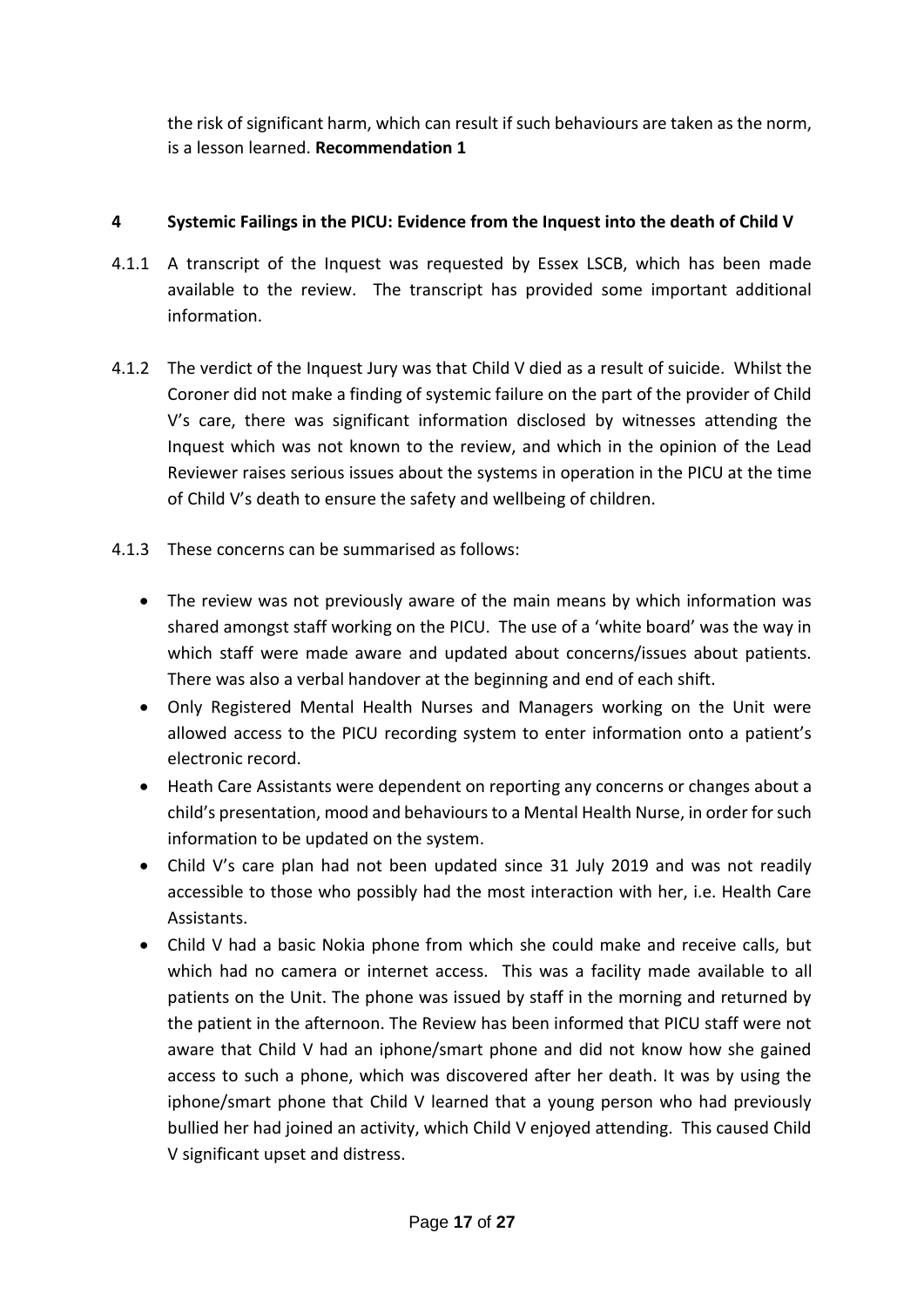- On 26 September 2019, Mother had telephone the PICU to pass on her concerns that Child V had told her that she knew that this young person was now attending this activity, that staff should be aware of this, and that Child V needed one to one observation. What Mother actually said to staff on the telephone about increasing the level of Child V's observation was not resolved at the Inquest, however, it is known that Mother's concerns were passed on to staff. Child V resorted to using a ligature on 26 September 2019.
- A number of notes were found by Police Officers in Child V's room after her death, indicating suicide ideation, which could have been discovered earlier and scanned onto the PICU case recording system.
- One professional was aware of the notes and letters which Child V had previously written, but these had not been scanned on to the case recording system.
- A Psychotherapist, who was also a qualified Social Worker (but believed to no longer be a Registered Social Worker) was part of the Assessment and Treatment Team. The Psychotherapist had eight individual therapy sessions with Child V. Neither the Psychotherapist nor any other member of the Assessment and Treatment Team, all of whom had equal decision-making responsibilities for making a Safeguarding/Child in Need referral, made contact with either Essex or Luton Children's Social Care to inform them of their involvement with Child V.
- Before the ligature which resulted in Child V's death, she had used two ligatures, one during the day, and one just prior to the fatal ligature resulting in her death.
- After Child V first used a ligature on the night of 27 September 2019, there were two members of staff in attendance, and she resisted the ligature being removed. Child V was described as being distressed and sobbing.
- Once the ligature was removed, both members of staff left the room. There appeared to be little communication between the two staff members as to whether it was safe to leave Child V alone after this incident
- There was no agreed process or training for staff as to whether a patient should be left alone after ligature use, and it was down to 'professional judgement.'
- There was a lack of awareness by staff as to how much time had elapsed between Child V being left alone and other young people on the PICU alerting them that something was seriously wrong.
- Because of infection control, staff on the unit were not allowed to wear watches. A member of staff who attended Child V when she first ligatured thought that the time lapse between leaving Child V and returning when she had ligatured a second time was 6 or 7 minutes, when it was in fact 16 minutes.
- Level 2 Observations required that Child V was to have 6 observations during a 60 minute timeframe, but there was no set timescale for such checks, so as to ensure that children and young people were not alert to the regularity of checks, which could enable them to self-harm.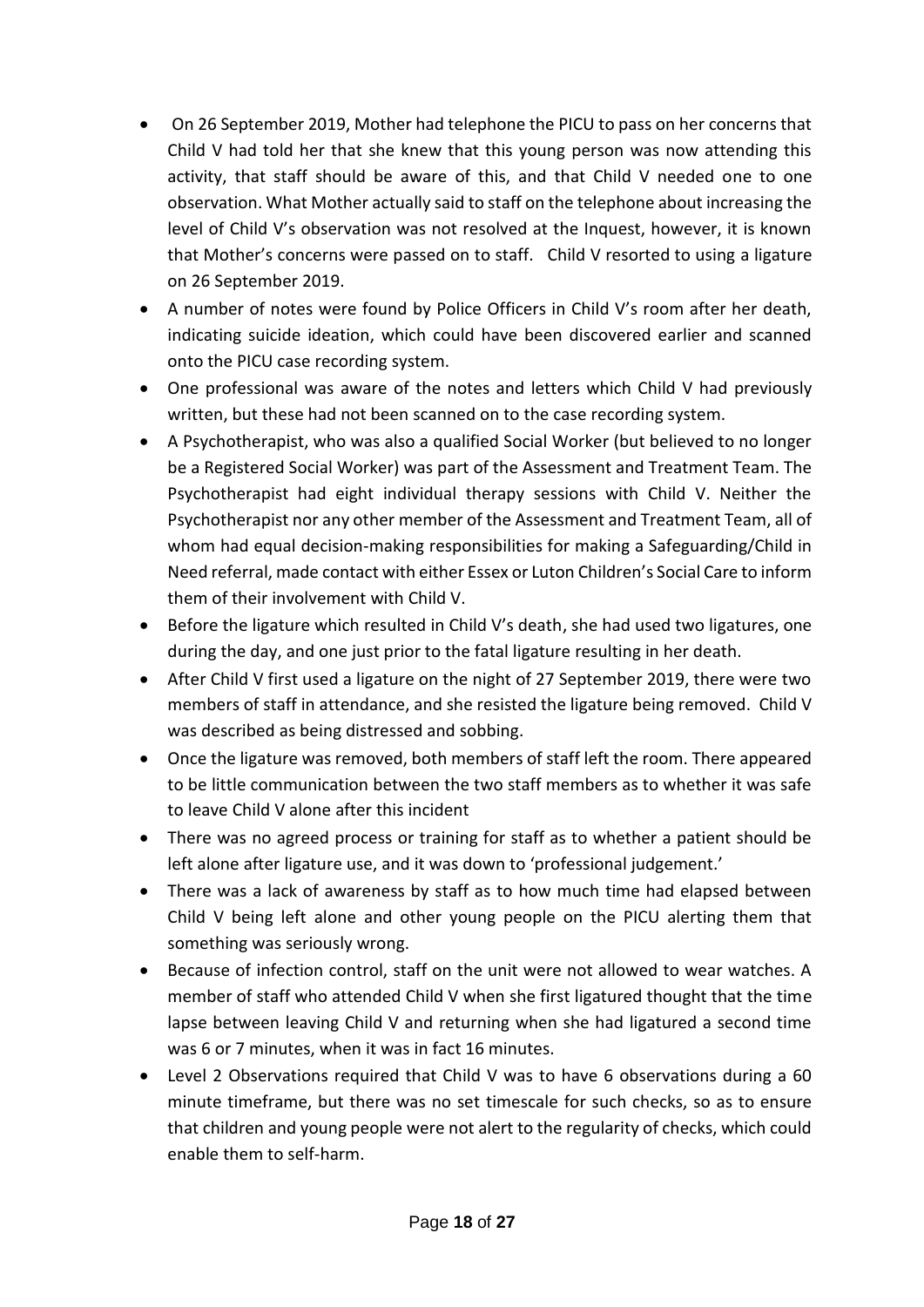- One of the members of staff on duty on 27 September 2019, and who attended Child V, was not aware that she had developed a technique that enabled her to tear a 'blue blanket', which was designed to be tear resistant, and had used this method of ligaturing the previous day. This was because the information was not on the white board. Child V managed to tear the blue blanket to use as a ligature a second time, which ultimately resulted in her death.
- The staff attending Child V the night she died did not have access to any risk assessments and were unaware of the number of times she had ligatured, including Child V tearing a blue blanket the previous day to use as a ligature. It was apparent that whilst Child V frequently used ligatures, not all ligaturing incidents were recorded. Neither were the staff aware of the reasons why Child V had transferred from Hospital 2 to the PICU. This was because, as Health Care Assistants, they did not have access to the case recording system.
- Staff were conflicted as to whether a child should be deprived of a blue blanket when they were at risk of ligaturing, given that they would be left to sleep on a bare plastic mattress.
- 4.1.4 From the information already provided to the review, together with the additional evidence which has been made available from the inquest, it is evident that there may have been individual failings in this case. However, it is apparent that there were also major systemic failures on the unit where Child V was being treated. This is manifest in:
	- The lack of risk assessments and up to date care plans for young people who ligature frequently.
	- The level of supervision/observation after a significant ligaturing incident.
	- The need for a coherent and consistent approach towards young people ligaturing. Including the recording of all ligaturing incidents.
	- The reliance of information being placed on the white board to make staff aware of patient risk.
	- The lack of accessibility to case notes by all staff on the unit, irrespective of designation, resulting in information not being known, including Child V's risk assessment plan.
	- A failure to recognise that the observation plan in place for Child V was not being adhered to.
	- The lack of awareness by staff as to the time a patient was left unobserved, because of a policy of not allowing staff to wear watches.
	- Important documents not being scanned into case notes.
	- Information not being appropriately shared amongst staff, adding to patient risk.
	- A lack of communication between social work professionals working in an NHS setting and their colleagues in Children's Social Care.
	- A lack of fundamental training to ensure patient safety.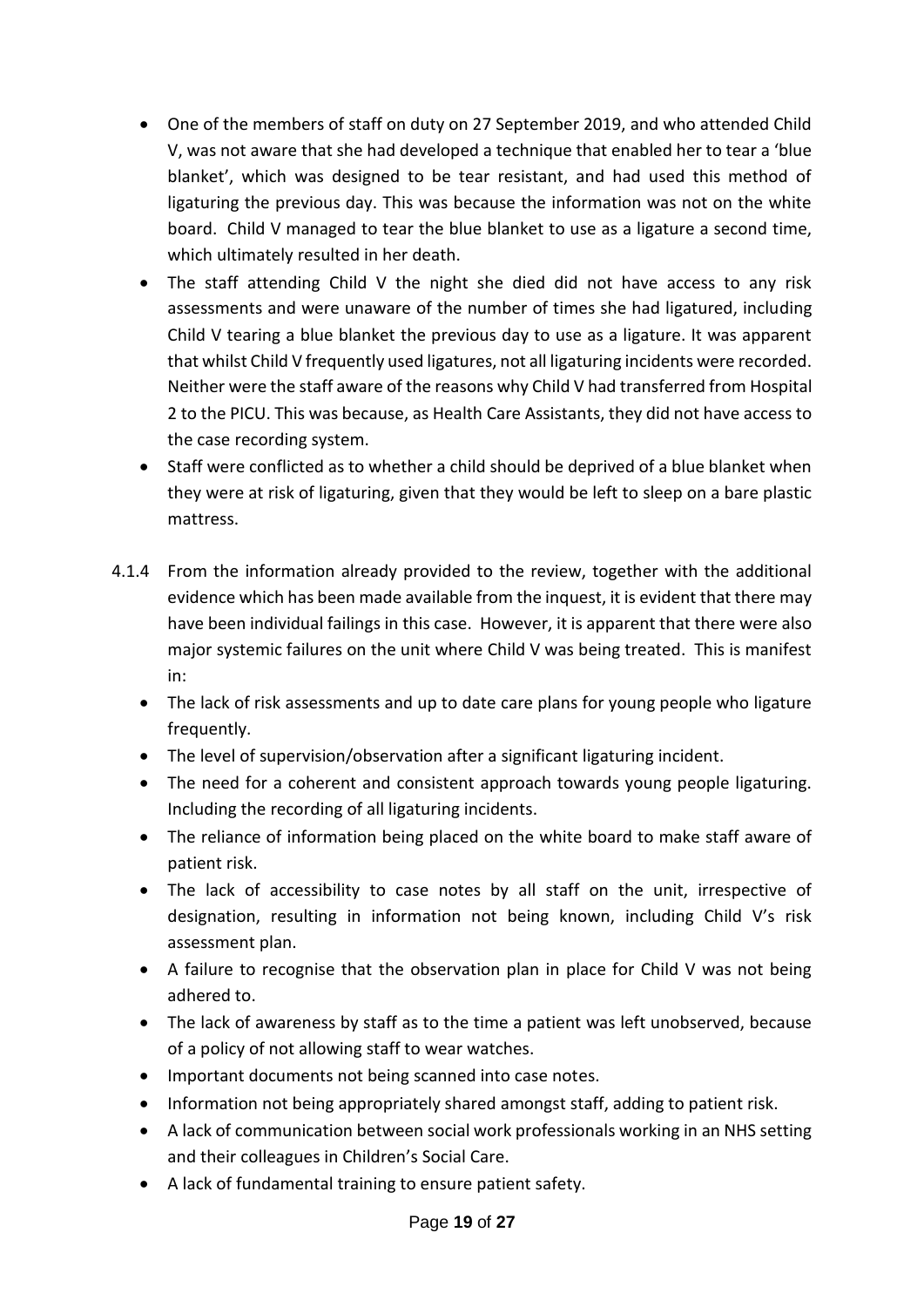- 4.1.5 The inquest heard evidence of the need to recognise that young people on the unit needed to have a degree of autonomy and personal dignity, for example by not removing the blue blanket from Child V, which would have left her without a bed covering. However, from the perspective of this review, whilst acknowledging the dignity of patients is important, having in place systems that ensure patient safety is fundamental to the protection of vulnerable children and young people from significant harm.
- 4.1.6 The significant systemic failings detailed above, provided Child V with the opportunity to continue to self-harm, which sadly resulted in her death.

#### **5 Good Practice**

- 5.1.1 The support offered by staff from both primary and secondary school to Child V and her family is to be commended. The decision of secondary school staff to remain in contact and engaged with Child V during her admissions to hospital and a specialist unit was good practice.
- 5.1.2 The continued involvement of the CAMHS Team, once Child V was referred to the service and throughout her time in hospital and Tier 4 accommodation was good practice.
- 5.1.3 Hospitals 1 and 2 recognised the seriousness of Child V's mental health and risk to her wellbeing and acted immediately and appropriately to ensure that the care she received was appropriate to her needs and to ensure her safety.

## **6 Conclusion**

- 6.1.1 This review has documented the serious deterioration in Child V's mental health culminating in her tragic death. It has also focused attention on the necessity for a referral to be made to the MASH not withstanding whether it will be accepted; the importance of taking into account the voice of the child in expressing their level of distress in the form of self-harm; the pressures and demands placed on those professionals working in PICUs and the necessity to involve Children's Social Care, as the lead agency when a child is at risk of significant harm because of their mental health.
- 6.1.2 Given the information that has been provided to this review, it is apparent that the focus of professionals was very much on Child V and her problems. There was little sense of a 'Think Family' approach. Whether Child V and her family would have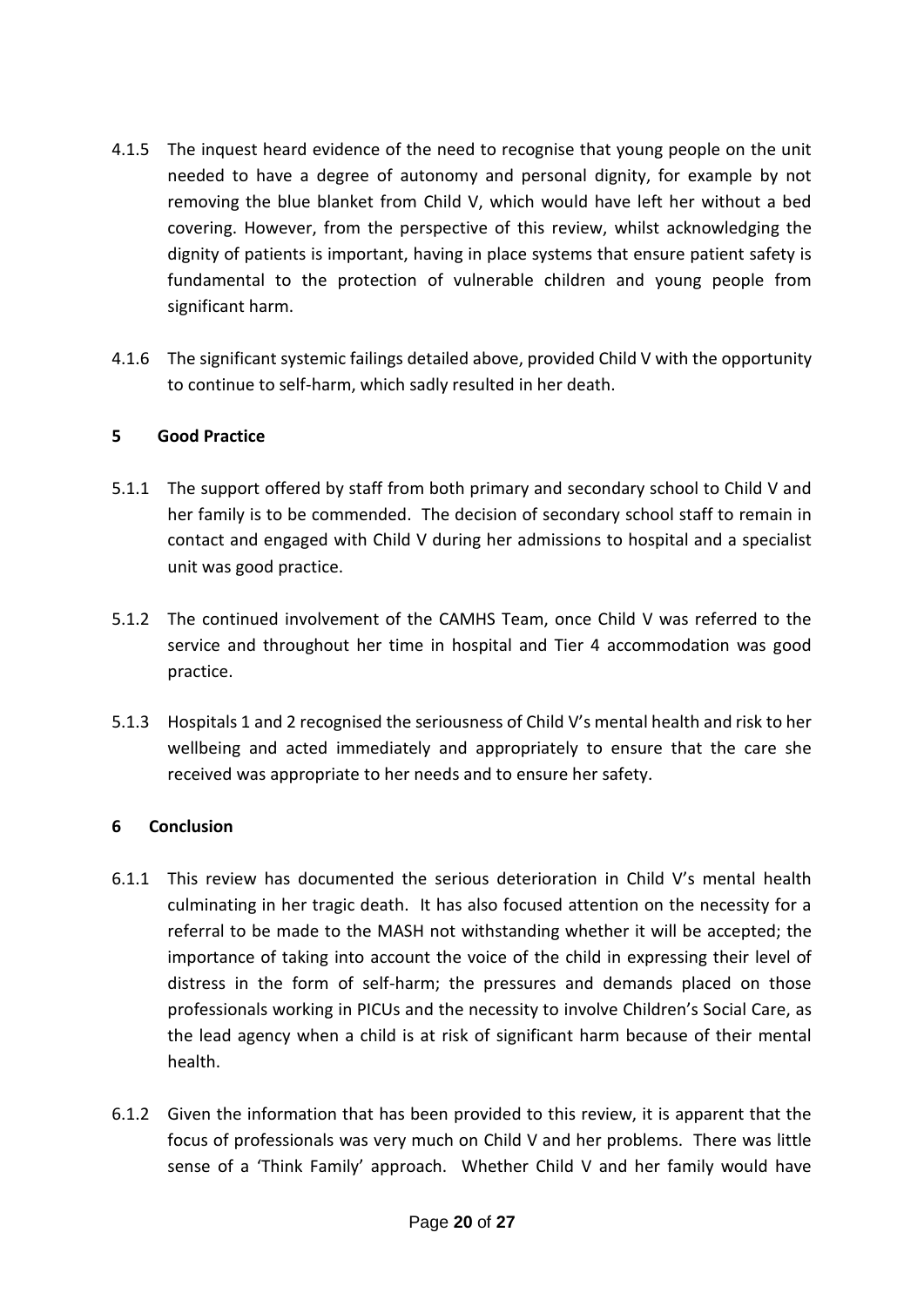benefitted from a referral to Luton Early Help Services, when Child V's vulnerabilities first became apparent is a question raised by the review.

- 6.1.3 This report has demonstrated the difference in the approach adopted by PICU staff towards Child V's use of ligaturing. It would seem apparent that there was a lack of clarity and consistency in the Ligaturing Policy on the PICU. What has been learnt from this review is the necessity to continuously risk assess children and young people displaying behaviours indicative of suicide ideation, which seemingly did not happen in the case of Child V. This may have been because Child V's use of ligatures was so repetitive, there was a potential for the normalisation of such behaviour by PICU staff.
- 6.1.4 The information from the inquest into Child V's death has further enabled the review to highlight the systemic failings, which existed on the PICU at that time.
- 6.1.5 This case has highlighted the importance of children resident in psychiatric units needing to be seen as Children in Need. This is not to say that Child V's death would have been prevented. However, if Child V had been seen as a Child in Need from the outset, the involvement of Children's Social Care would have enabled multi-agency sharing of information, review of risk of harm on a multi-agency basis, the coordination of care planning and support to Child V and her parents. It is reassuring that the revised Working Together to Safeguard Children, 2018 recognises that children and young people in psychiatric placements are Children In Need.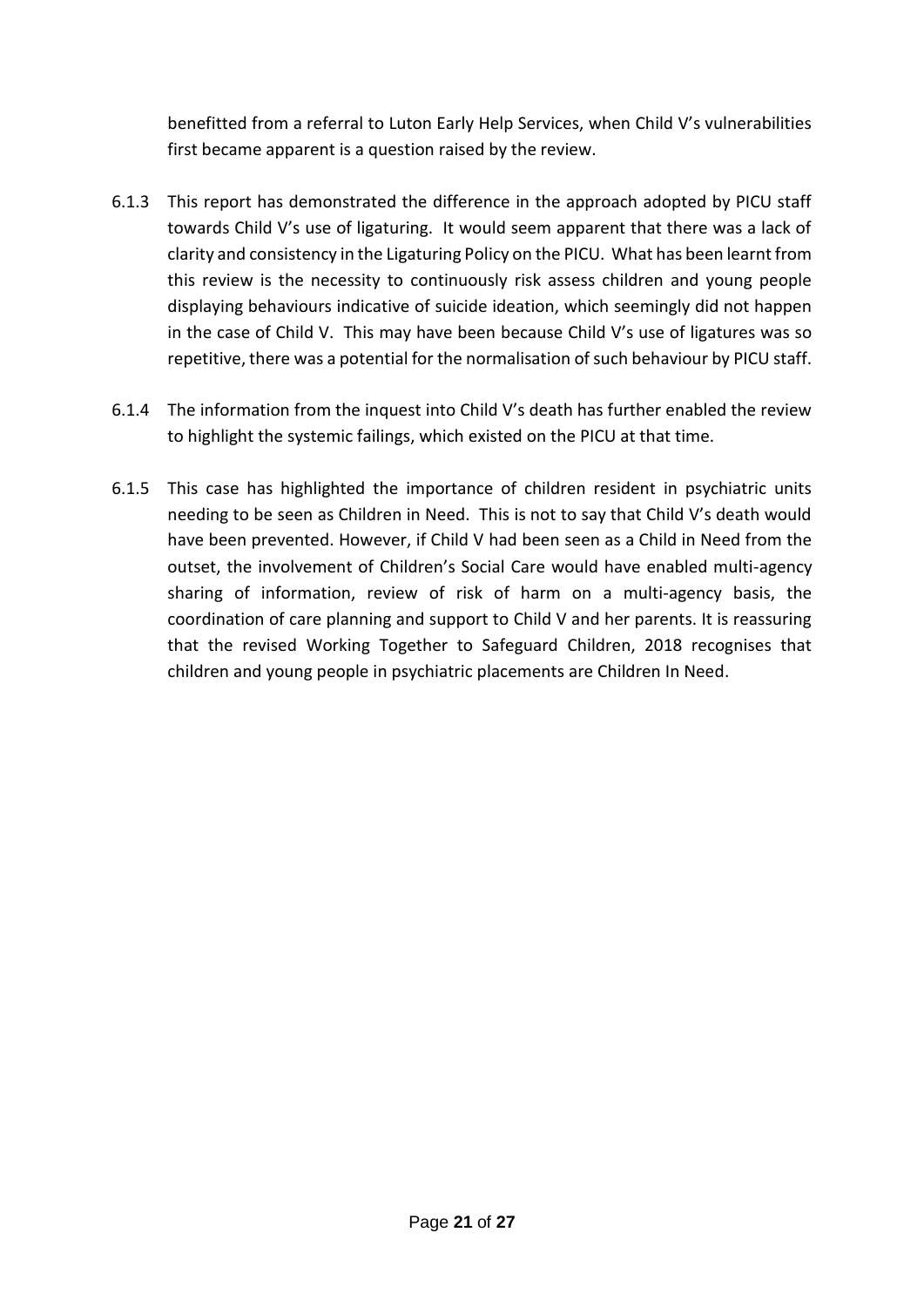#### **7 Recommendations**

**The following recommendations are made for the consideration of Essex Safeguarding Children Board and Luton Safeguarding Children Board, NHS East of England and the National Panel**

**For Essex Safeguarding Children Board:**

**Recommendation 1:**

**The review has highlighted the shortcomings in relation to the care provided to Child V within the PICU. These primarily focused upon:**

- **The risk assessments of young people who ligature frequently;**
- **The level of supervision/observation after ligaturing;**
- **The need for a coherent and consistent approach towards young people ligaturing, including recording of ligaturing incidents;**
- **Referral to the Local Authority of the young person as a Child in Need.**

**The Provider Collaborative and the CQC are working together to ensure that these issues are being addressed. It is recommended that a progress report is submitted to the ESCB six months after the publication of the review.** 

**For Luton Safeguarding Children Board**

**Recommendation 2:**

**The Luton Safeguarding Children Board will facilitate a pathway with partner agencies for the management of children and young people presenting with self-harm and suicide ideation, who are admitted to an acute hospital, so that their social care needs and those of the family can be assessed and met. (see Recommendation 5)**

**NB The Review has been informed that a pathway is now in place.**

**For Essex Safeguarding Children Board and Luton Safeguarding Children Board**

**Recommendation 3:**

**Partner agency practitioners, and those working in Adult Social Care, need to be reminded to adopt a 'Think Family' approach, to ensure that all aspects of safeguarding concerns are given sufficient consideration to enable children and adults to be protected.**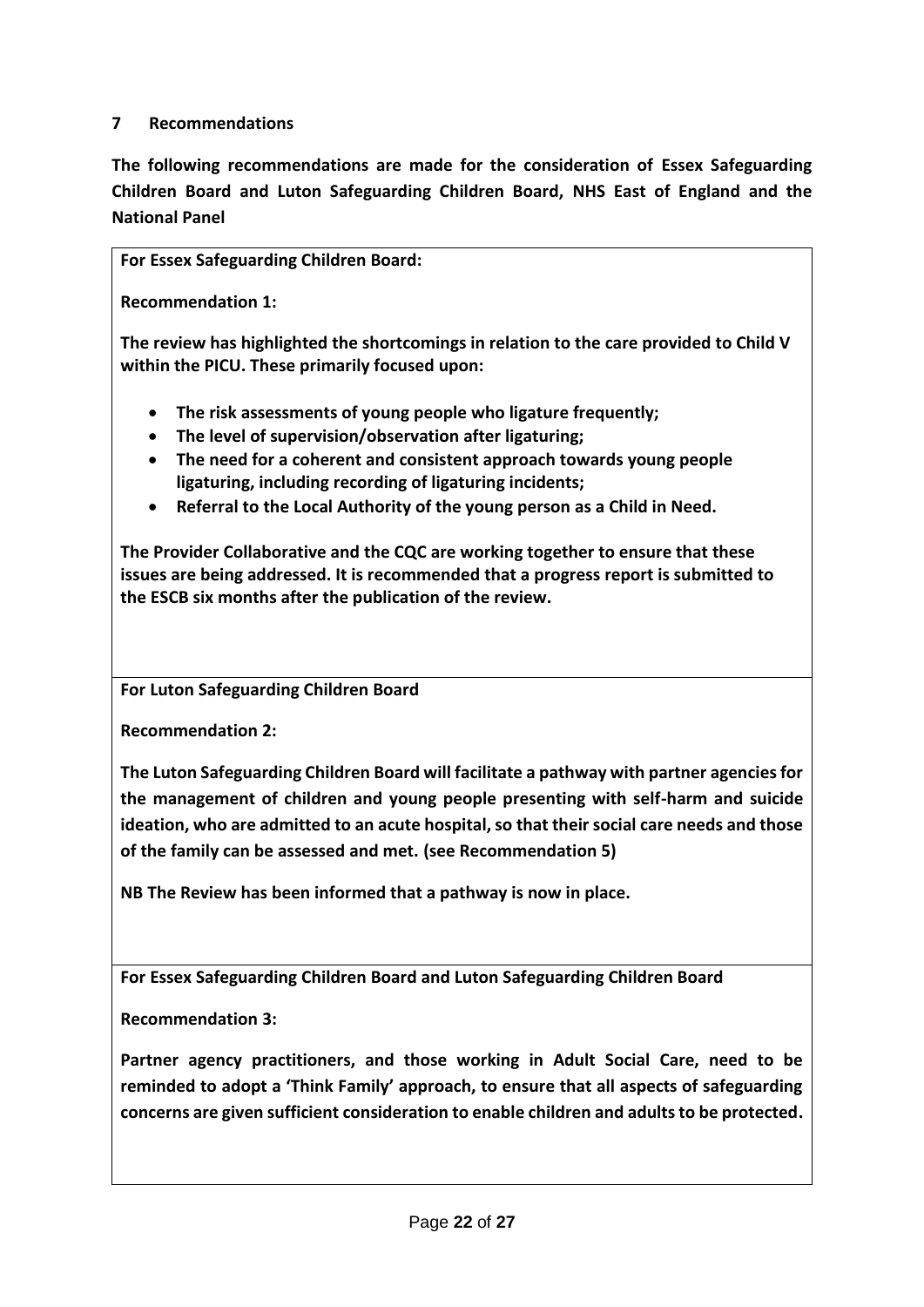**For NHS East of England**

**Recommendation 4**

**The Provider Collaborative and the CQC need to review:**

- **(a) Existing guidance on the management of children and young people placed in Tier 4 beds, in order to ensure that arrangements are in place for collaborative working between families, Children's Social Care and other relevant partners.**
- **(b) Existing guidance on the management of ligaturing in Psychiatric Intensive Care Units.**

**For the National Panel**

**Recommendation 5**

**For the National Panel to consider informing Safeguarding Children Partnerships and Local Safeguarding Children Boards of the importance of establishing a pathway, for the care and management of children and young people presenting with self-harm and suicide ideation who are admitted to an acute hospital, so that their social care needs and those of the family can be assessed and met, as set out in Recommendation 2 above.**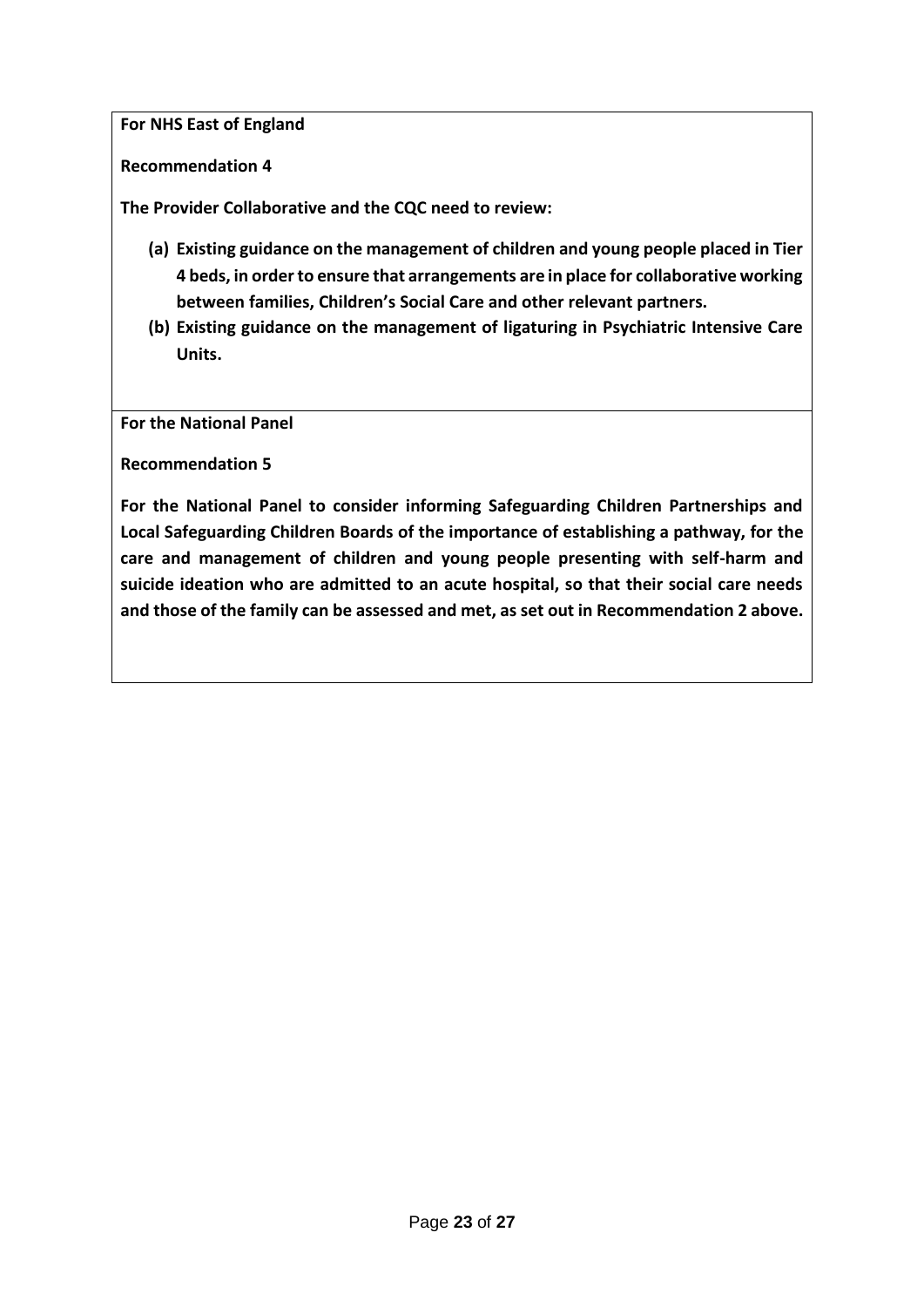## **Appendix 1**

#### **1. Subject of Review**

The subject of this Review will be referred to as Child V

#### **2. Reason for the Review**

Child V, aged 14, took her own life via hanging in September 2019 whilst at an NHS Adolescent Acute and Intensive Care Unit. Child V had previously had in-patient admissions to other in-patient units Northampton and in Essex. Her home address was in Luton.

Child V had a diagnosis of ADHD from Primary School and had a lengthy history of selfharming behaviour, seemingly going back to the first reference of her self-harming when she was 8/9. Child V was noted as having low self-esteem and confidence in herself. In the last few months of her life, there were a number of further self-harming incidents, overdoses, suicidal behaviours, including cutting and ligaturing, all combined with significant eating disorder issues.

#### **3. Relevant time period for the review**

**1 st of January 2013** (year that it is understood that Child V started self-harming) **to 27th September 2019** (the date of Child V's death)

#### **4**. **Organisations who should contribute to the review**

- 1) Children's services Luton Borough Council.
- 2) Education Luton Borough Council
- 3) Luton Clinical Commisioning Group
- 4) East London Foundation Trust (CAMHS) Luton
- 5) Housing Luton
- 6) In-patient Unit (1) in Essex
- 7) In-patient Unit (2) in Essex
- 8) Essex Police

#### **5. Review Team Representatives**

- 1) Children's Services Luton Borough Council
- 2) Education Luton Borough Council
- 3) Luton Clinical Commisioning Group
- 4) East London Foundation Trust (CAMHS) Luton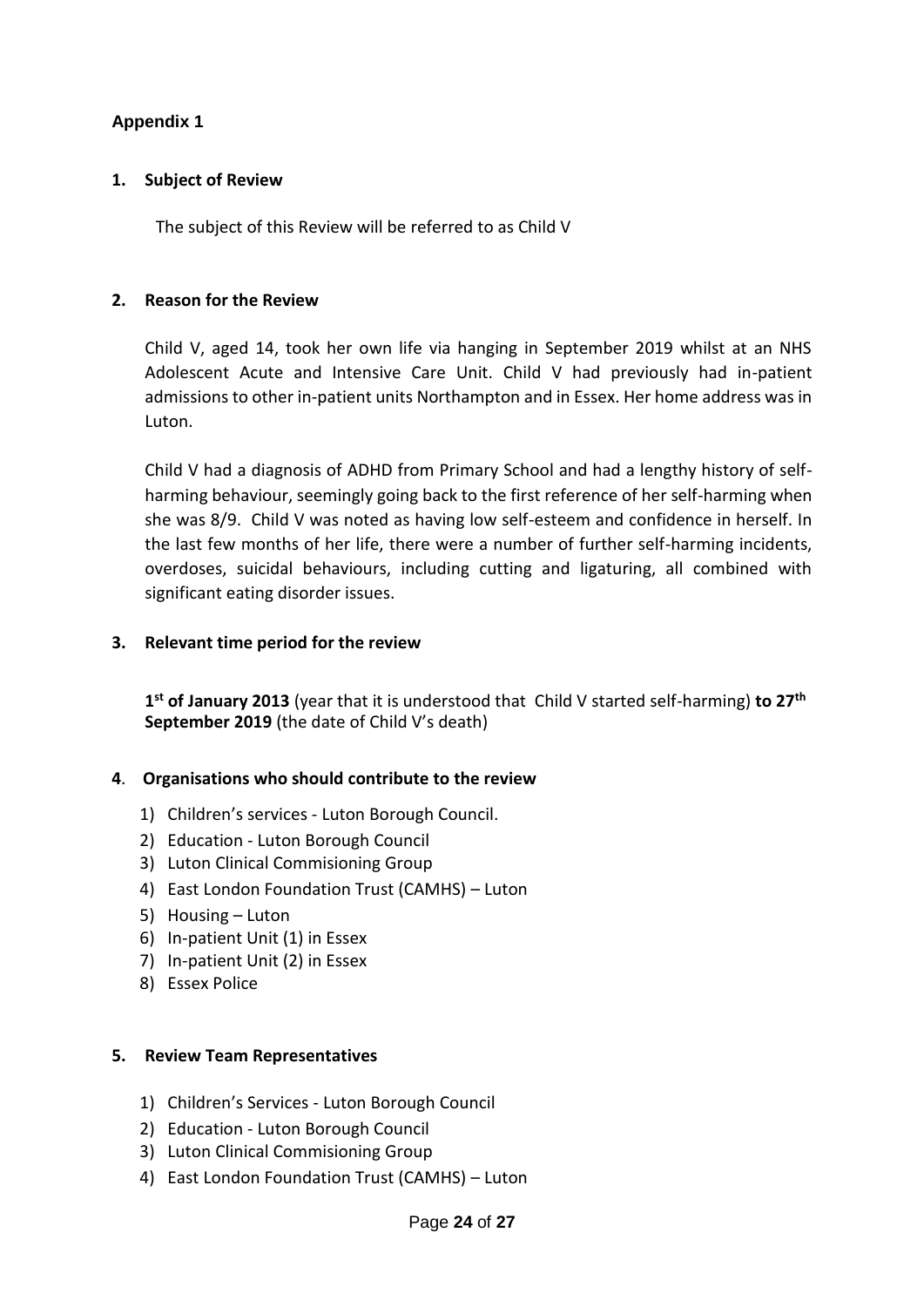- 5) Housing Luton
- 6) In-patient Unit (1) in Essex
- 7) Essex Police
- 8) Designated Nurse Essex

#### **6. Questions to be considered within the Child Safeguarding Practice Review**

- 1) Whether there could have been earlier interventions by partner agencies with Child V in respect of her mental health issues.
- 2) Whether the assessments of risk in relation to Child V killing herself were both comprehensive and accurate, and whether appropriate safety plans were put in place.
- 3) Child V regularly ligatured herself -were the risks of her killing herself in this way identified and assessed; what was the impact on staff of Child V's repetitive behaviours?
- 4) What could have been managed differently, if anything, in relation to Child V's ligaturing, both in general and on the night she died?
- 5) Whether Luton agencies could have responded differently to the presenting issues both from Child V and her family; and did agencies work collaboratively together (team around the family, for example)
- 6) There appears to be limited information as to the dynamics within Child V's family  $$ how were these assessed, by whom, how much was known by professionals, were issues appropriately addressed?
- 7) When Child V was at thein-patient unit in Northampton, why was she discharged early, before the planned discharge date and the discharge CPA meeting, and what was the significance of this?
- 8) The School have stated that they sought advice from the MASH in March 2019, but Social Care have no evidence of this; if advice was sought, was the response given appropriate?
- 9) Was consideration given to a referral being made to Social Care, both before 2019, and once she was admitted to an in-patient adolescent unit for a child-in-need assessment?
- 10) What is the significance, if any, of the family having frequent moves, and having at least nine different addresses?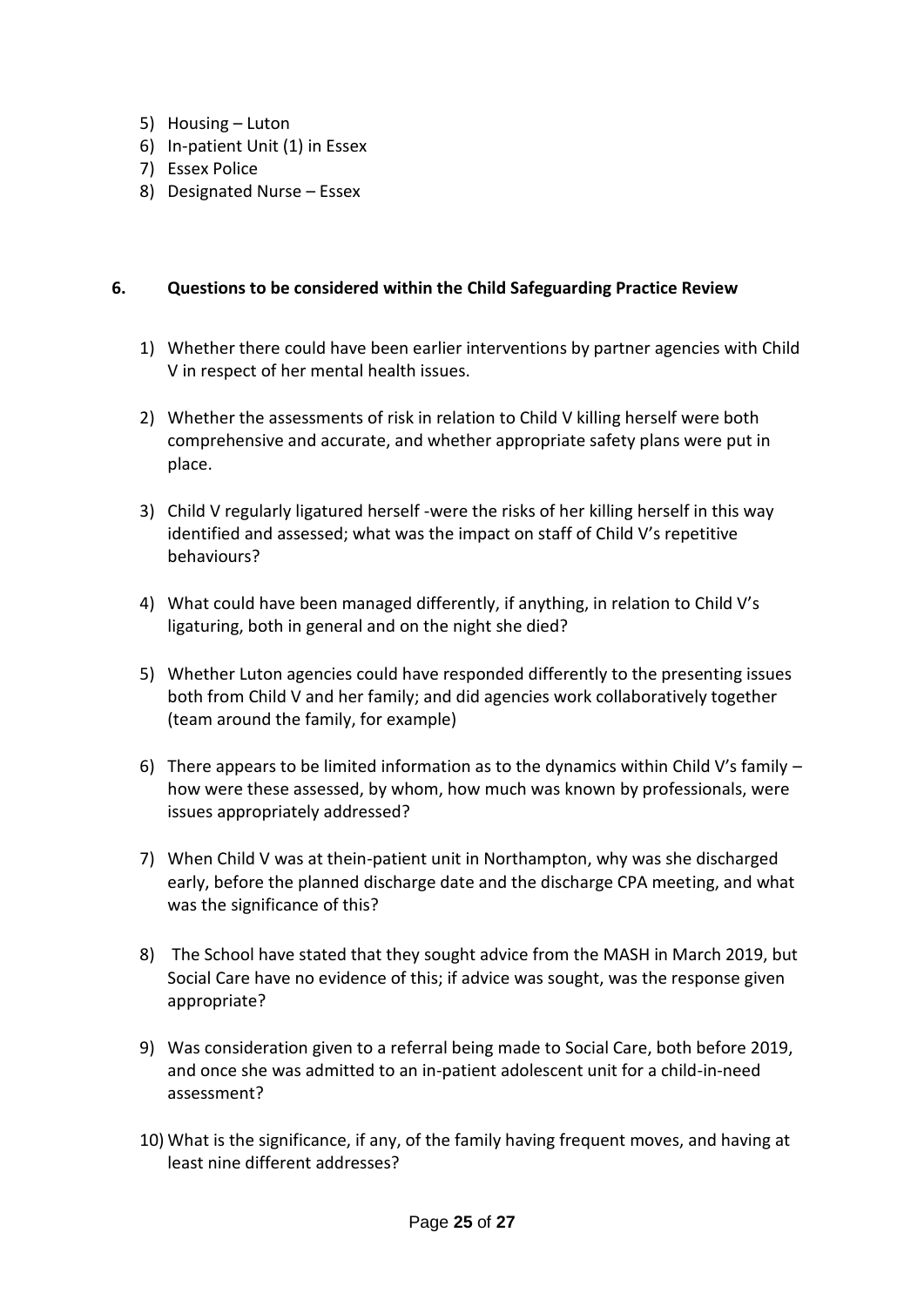- 11) What was the impact of Mother's significant health issues both on the family, and upon Child V, and how were the family supported with these issues?
- 12) What was the impact of the parental relationship upon the children?
- 13) What was understood by professionals as to what daily life was like for Child V (what was her lived experience); was Child V's voice heard and understood? To include to what extent was Child V "a young carer", and to explore agencies' responses to the alleged bullying of Child V
- 14) How effectively was Child V supported in her transition from primary to secondary school?
- 15) The placement of children and young people in psychiatric units fall under NHS England; are NHS England effectively communicating who has responsibility for coordinating the care of those young people?

#### **7. Methodology**

The review process is designed to ensure an open and collaborative approach which includes the perspectives and views of family members and practitioners, that there is a focus on *what* happened and *why* practice decisions were made. The review seeks to move beyond a focus on individual practice to an understanding of lessons for the safeguarding system as a whole.

The process of the review will be:

- 1. Gathering and analysing written information via chronologies and other relevant reports.
- 2. Agreeing key practitioners who should be offered an opportunity to contribute.
- 3. Meeting with family members.
- 4. Meeting with practitioners led by the Lead Reviewer along with representatives from the Review Team
- 5. The key themes and learning to be agreed with the Review Team.
- 6. Production of a draft report to be agreed by the Review Team.